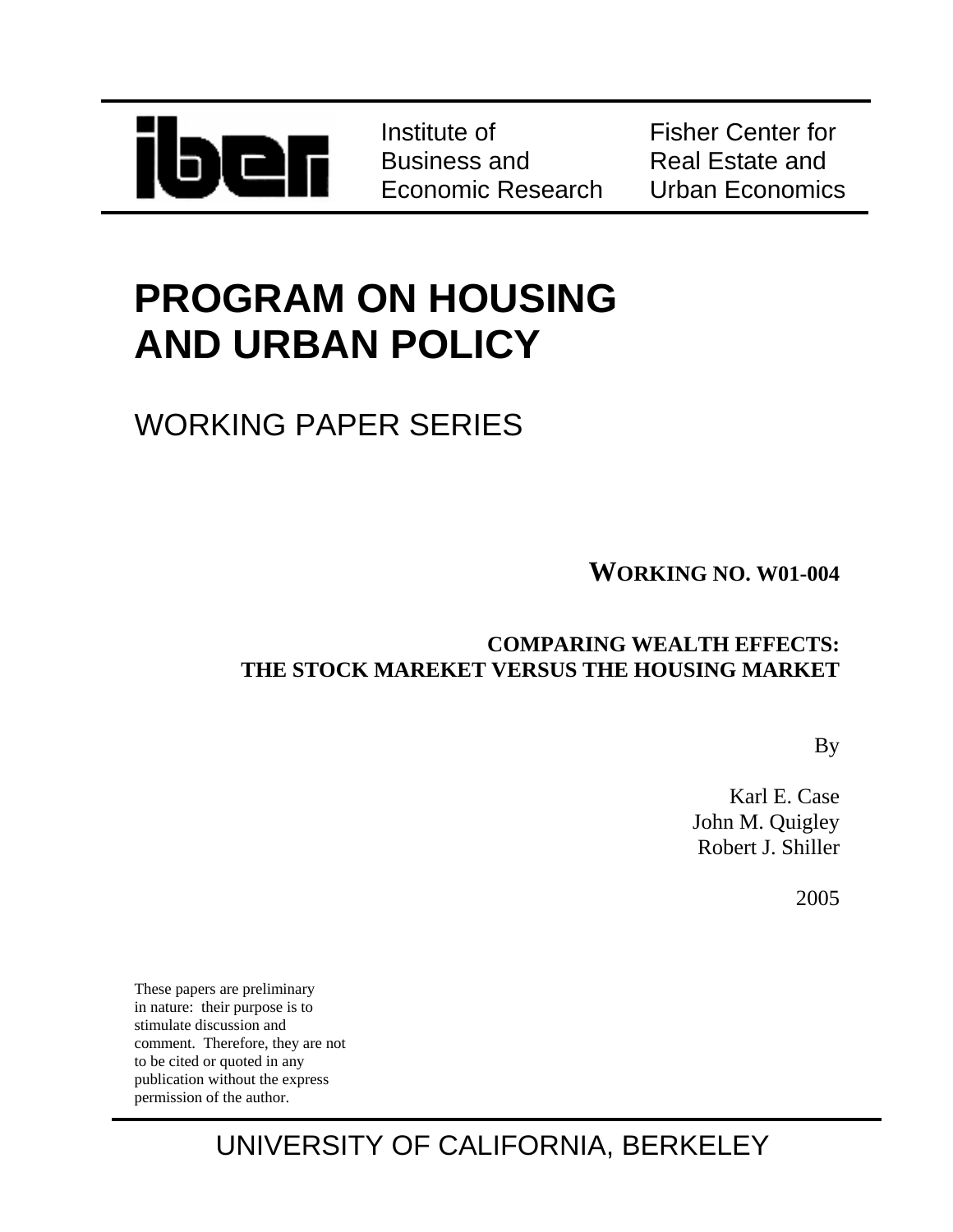| Volume 5, Issue 1 | 2005 | Article 1 |
|-------------------|------|-----------|
|-------------------|------|-----------|

### Comparing Wealth Effects: The Stock Market versus the Housing Market

Karl E. Case<sup>∗</sup> John M. Quigley† Robert J. Shiller‡

<sup>∗</sup>Wellesley College, kcase@wellesley.edu †University of California, Berkeley, quigley@econ.berkeley.edu ‡Yale University, robert.shiller@yale.edu

Copyright  $\odot$  2005 by the authors. All rights reserved. No part of this publication may be reproduced, stored in a retrieval system, or transmitted, in any form or by any means, electronic, mechanical, photocopying, recording, or otherwise, without the prior written permission of the publisher, bepress, which has been given certain exclusive rights by the author. Advances in Macroeconomics is one of The B.E. Journals in Macroeconomics, produced by The Berkeley Electronic Press (bepress). http://www.bepress.com/bejm.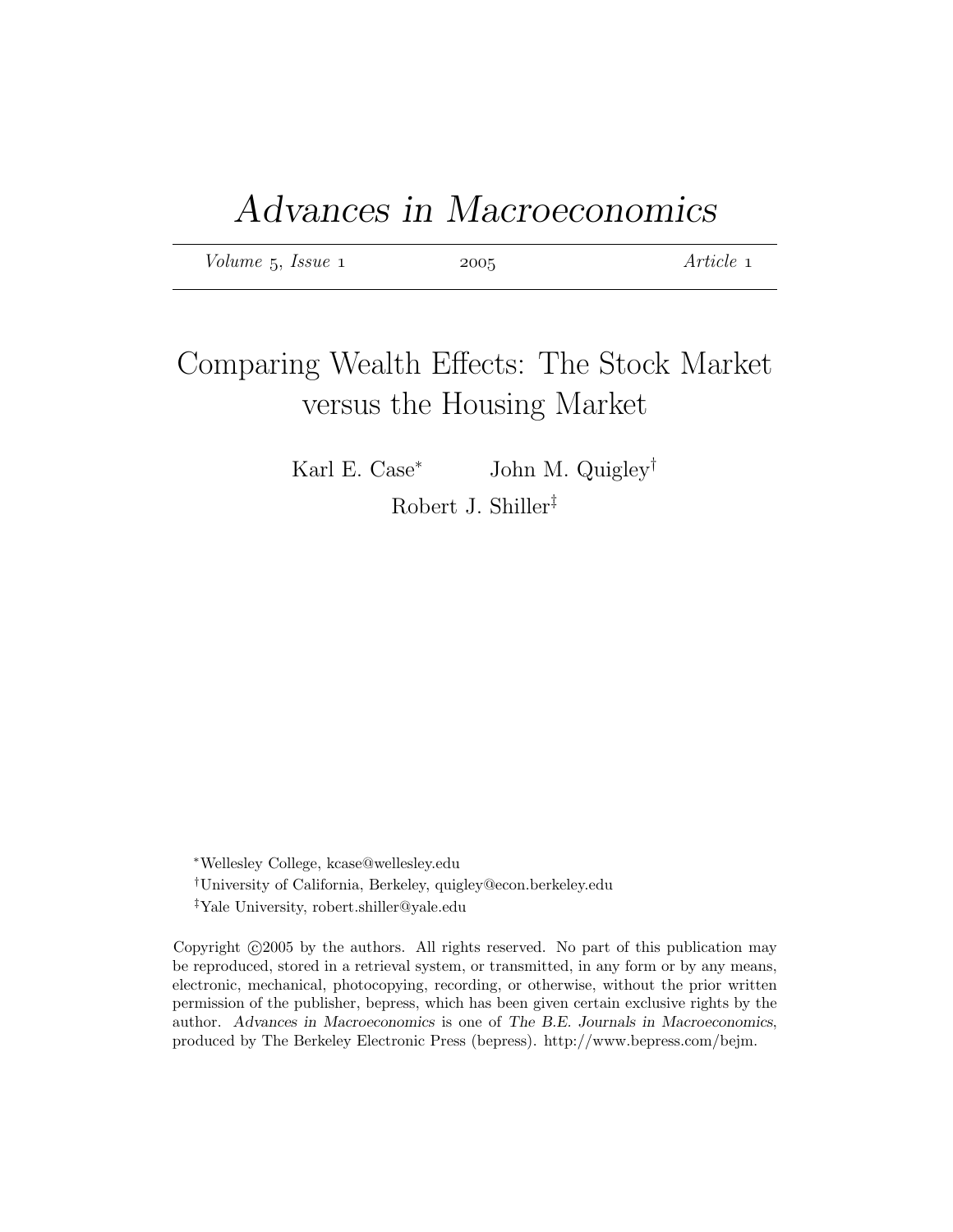### Comparing Wealth Effects: The Stock Market versus the Housing Market<sup>∗</sup>

Karl E. Case, John M. Quigley, and Robert J. Shiller

#### Abstract

We examine the link between increases in housing wealth, financial wealth, and consumer spending. We rely upon a panel of 14 countries observed annually for various periods during the past 25 years and a panel of U.S. states observed quarterly during the 1980s and 1990s. We impute the aggregate value of owner-occupied housing, the value of financial assets, and measures of aggregate consumption for each of the geographic units over time. We estimate regression models in levels, first differences and in error-correction form, relating consumption to income and wealth measures. We find a statistically significant and rather large effect of housing wealth upon household consumption.

KEYWORDS: consumption,nonfinancial wealth, housing market, real estate

<sup>∗</sup>This paper benefited from the assistance of Victoria Borrego, Tanguy Brachet, George Korniotis, and Maryna Marynchenko. We are especially grateful for the detailed comments of Andreas Lehnert and for his extraordinary efforts to verify the data on stock market wealth used in this research. This research was supported by the U.S. National Science Foundation.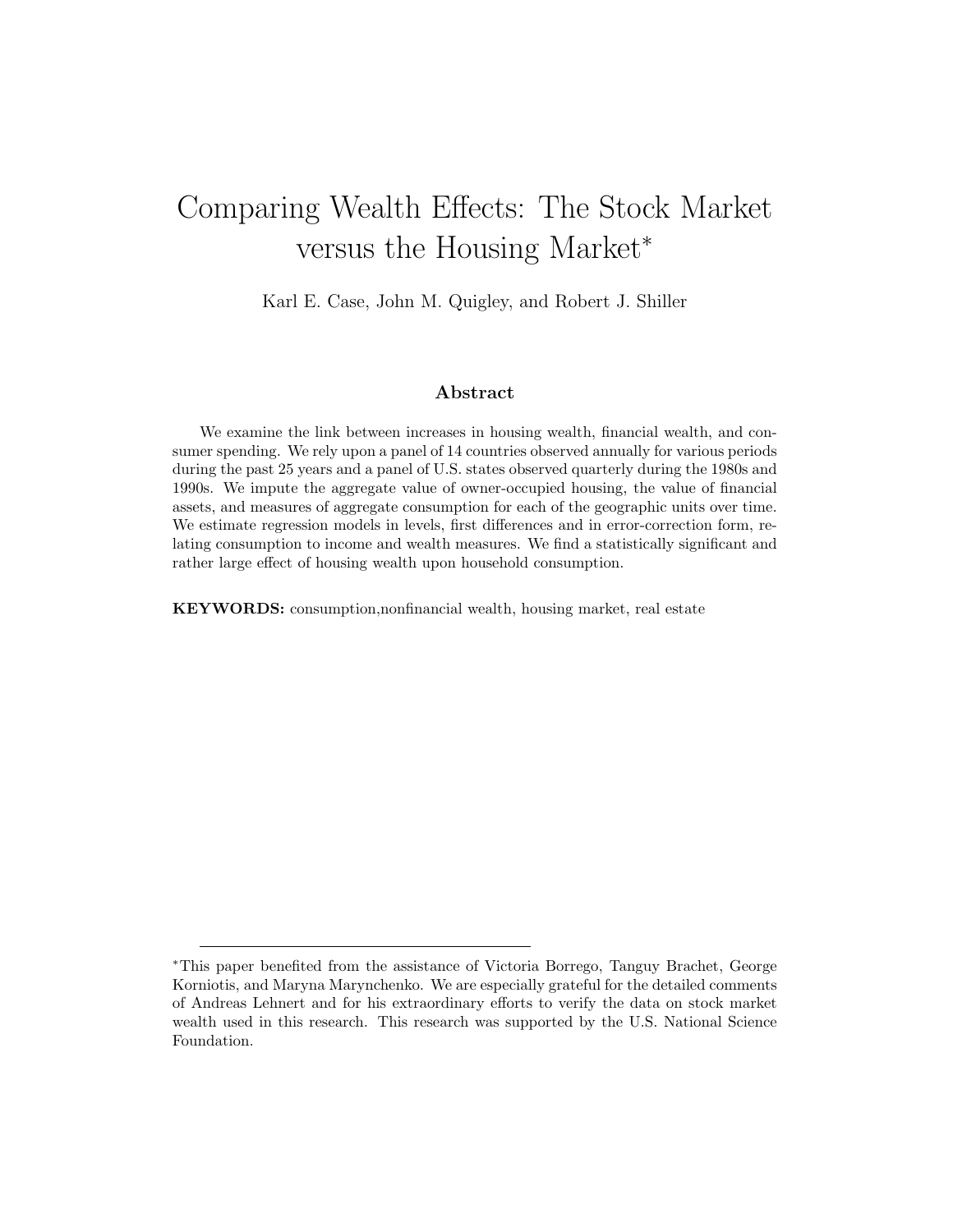#### **I. Introduction**

1

It has been widely observed that changes in stock prices are associated with changes in national consumption. In regression models relating changes in log consumption to changes in log stock market wealth, the estimated relationship is generally positive and statistically significant. Under a standard interpretation of these results, from a suitably specified regression, the coefficient measures the "wealth effect" - the causal effect of exogenous changes in wealth upon consumption behavior.

There is every reason to expect that changes in *housing* wealth exert effects upon household behavior that are quite analogous to those found for stock market wealth, and yet there has been virtually no comparative research on this issue. Moreover, the housing wealth effect may be especially important in recent decades, as institutional innovations (such as second mortgages in the form of secured lines of credit) have made it as simple to extract cash from housing equity as it is to sell shares or to borrow on margin.<sup>1</sup>

Wealth may take many forms, and as noted below, there is ample reason to think that the tendency to consume out of stock market wealth is different from the tendency to consume out of housing wealth.

In this paper, we provide empirical evidence on the issue by relying upon two bodies of data: a panel of annual observations on 14 countries measuring aggregate consumption, the capitalization of stock market wealth, and aggregate housing wealth; and an analogous panel of quarterly observations on U.S. states estimating consumption, stock ownership, and aggregate housing wealth. These data exploit variations in the geographical distribution of stock market and housing market wealth among the U.S. states and the substantial variations in the timing and intensity of economic activity across developed countries.

Figures 1 and 2, scatter diagrams of log changes in consumption against log changes in wealth, provide an overview of these relationships. Figures 1A and 1B, based on panels of annual observations on countries, suggest that annual changes in consumption are positively correlated with contemporaneous changes in housing wealth, but not with stock market wealth. Figures 2A and 2B, based on annual aggregates of quarterly data for the United States, reveal similar patterns.

<sup>&</sup>lt;sup>1</sup> Indeed, in a speech to the Mortgage Bankers Association, Federal Reserve Chairman Alan Greenspan ruminated, "One might expect that a significant portion of the unencumbered cash received by [house] sellers and refinancers was used to purchase goods and services… However, in models of consumer spending, we have not been able to find much incremental explanatory power of such extraction. Perhaps this is because sellers' extraction [of home equity] is sufficiently correlated with other variables in the model, such as stock-market wealth, that the model has difficulty disentangling these influences" (Greenspan, 1999).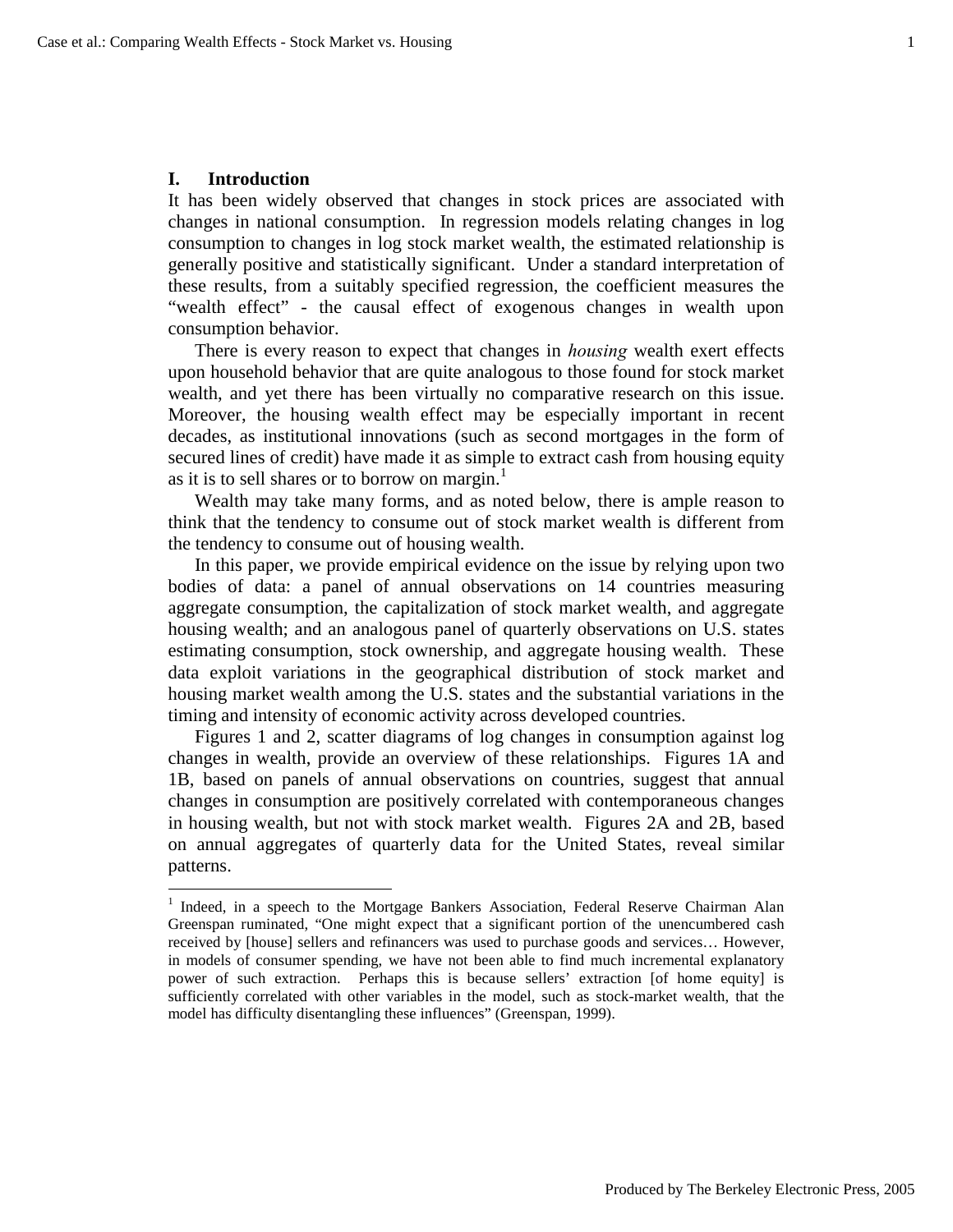

A. Log Annual Change in Consumption vs. Log Change in Stock Market Wealth Across Countries and Years



B. Log Annual Change in Consumption vs. Log Change in Housing Wealth Across Countries and Years

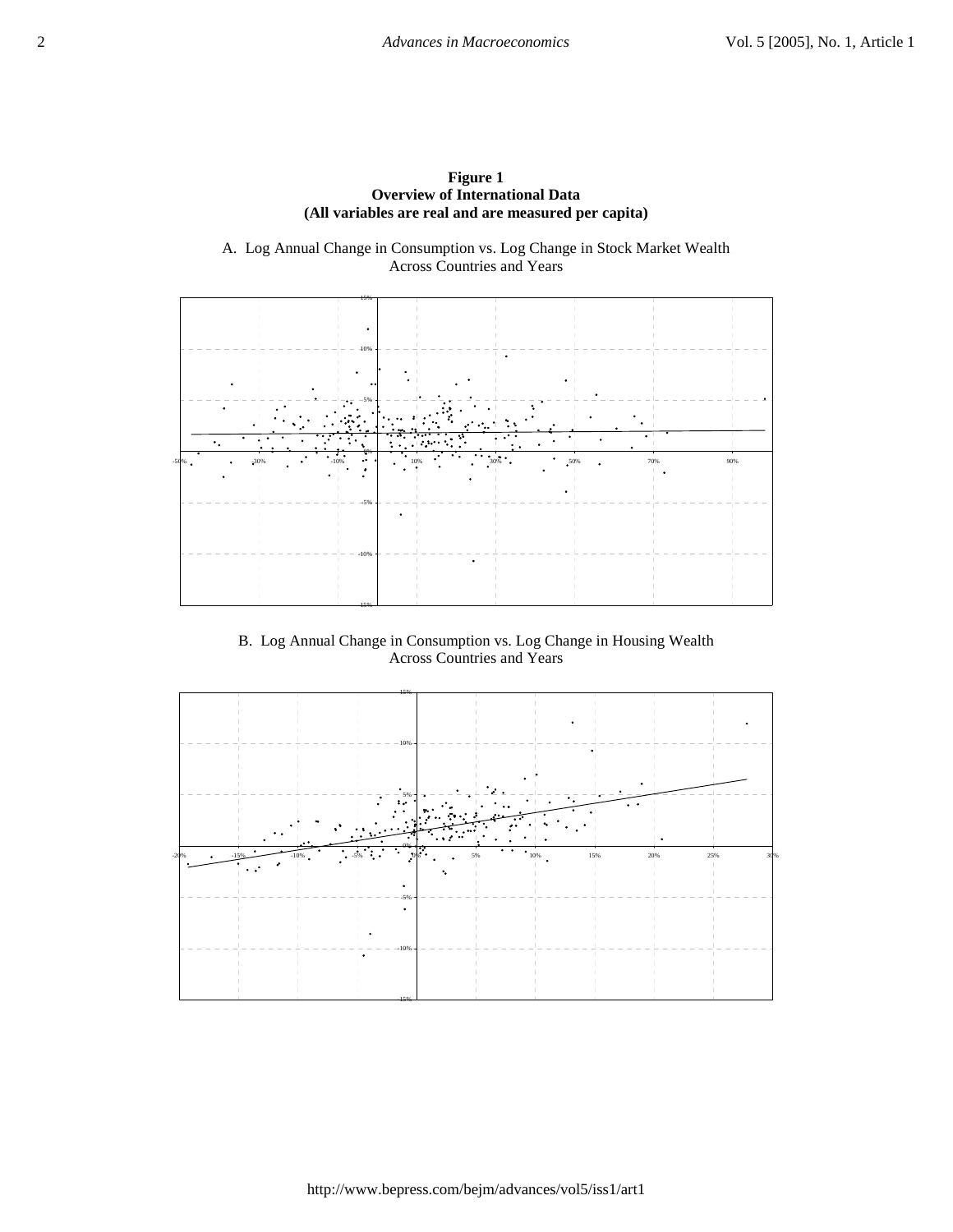

A. Log Annual Change in Consumption vs. Log Change in Stock Market Wealth Across States and Years



B. Log Annual Change in Consumption vs. Log Change in Housing Wealth Across States and Years

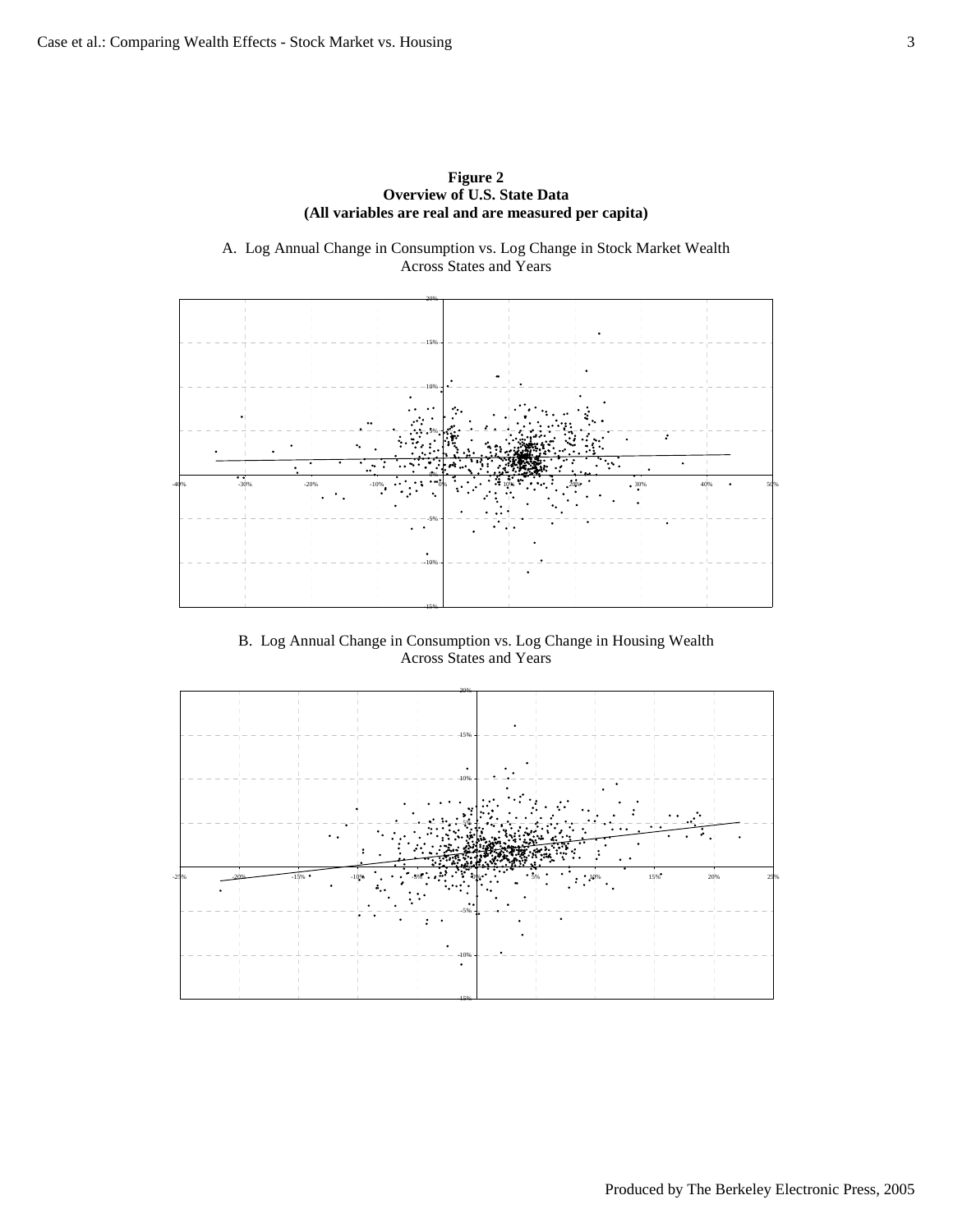Of course, our systematic analysis allows us to go beyond these scatter diagrams, and to control for various factors as well as test for significance. Our method is eclectic; we present analyses in levels, first differences, and in errorcorrection-model (ECM) forms, and with alternative assumptions about lag lengths, about error terms, and fixed effects.

Section II below provides a brief theoretical motivation for the distinction between housing and financial wealth and a review of the limited evidence on the effects of housing wealth on consumption and savings behavior. Section III describes the data sources, imputations, and the computations used to create the two panels. Section IV presents our statistical results, and some final thoughts on the direction of causality and the estimation of structural consumption models. Section V is a brief conclusion.

#### **II. Differential Wealth Effects: Theories and Evidence**

A simple formulation of the life cycle savings hypothesis suggests that consumers will distribute increases in anticipated wealth over time and that the marginal propensity to consume out of all wealth, whether from stocks, real estate, or any other source, should be the same small number, something just over the real interest rate. But, such a broad theoretical notion is no substitute for research identifying the empirical relation between changes in consumption and wealth.

Research designed to quantify an effect of changes in wealth on changes in consumption, going back to Ando and Modigliani (1963), has largely used aggregate measures of wealth that emphasize the stock market and make no credible attempt to measure housing wealth with any accuracy. Although the evidence is not unambiguous, there appears to be some time-series evidence of a stock market wealth effect; see Poterba (2000) for a survey.

Evidence for a stock market wealth effect has also been carried beyond timeseries evidence. Starr-McCluer (1998) used data on individual households from the 1997 Michigan SRC Survey of Consumers, which asked special questions about consuming and saving at a time following significant stock market price increases. The great majority of those surveyed, 85 percent, reported that the trend in the stock market had no effect on their consumption expenditures. However, those respondents who reported holdings in excess of \$250,000 were significantly more likely to say that they spent more as a result of the increase in stock prices. Because of the importance of these respondents in aggregate consumption, Starr-McCluer interprets the survey as evidence of a modest wealth effect upon consumption arising from the stock market.

Dynan and Maki (2001) used data on individual households in the Consumer Expenditure Survey, 1983 through 1989, to conclude that those households who own stocks react to stock price changes with changes in consumption in the same direction within a couple of years, while those who do not own stocks exhibit no consumption response to variations in the stock market.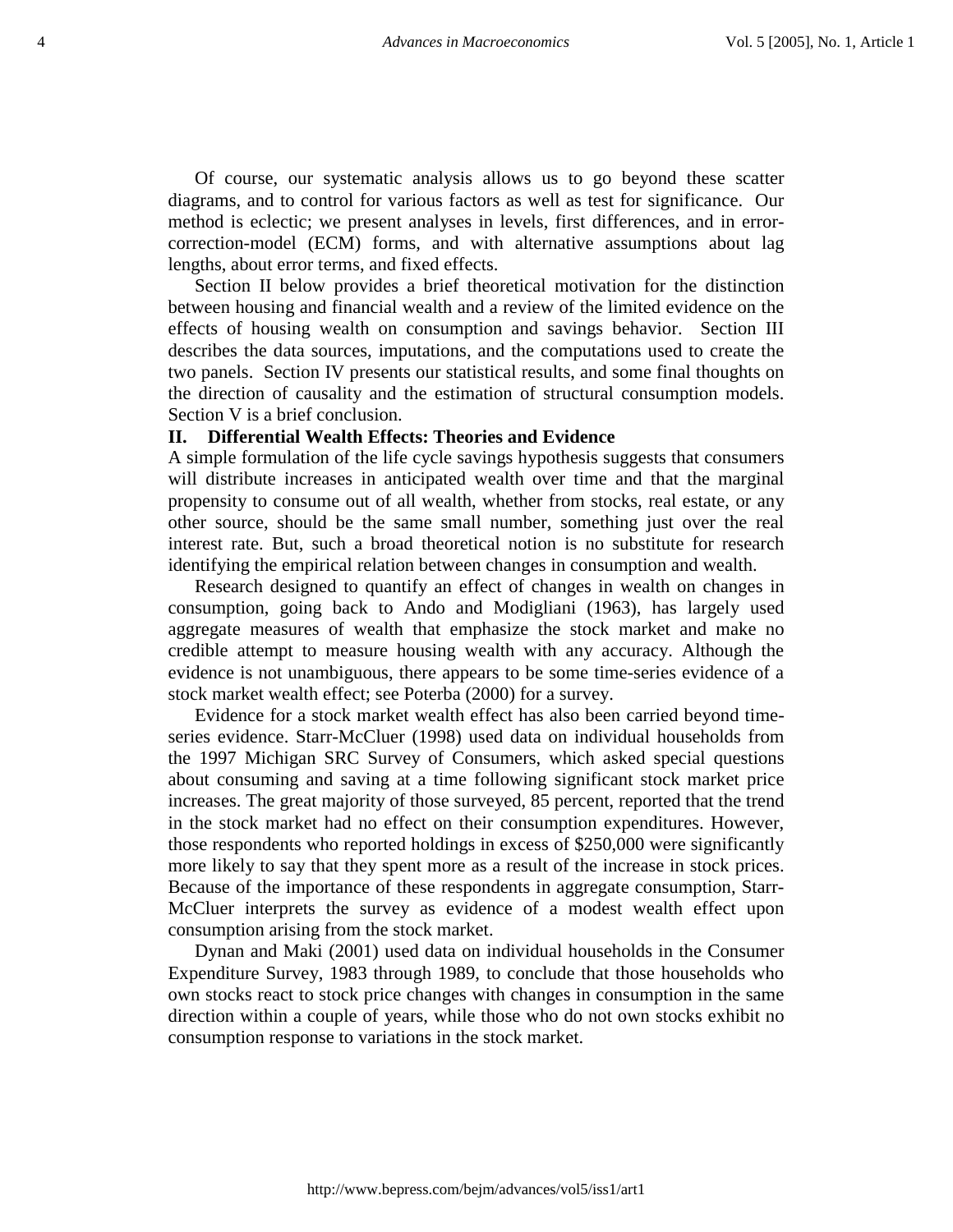But it is hardly safe to extrapolate the wealth effect for the stock market to the real estate market. There are, in fact, many reasons why consumption may be differently affected by the form in which wealth is held. First, increases in measured wealth of different kinds may be viewed by households as temporary or uncertain. Second, households may have a bequest motive which is strengthened by tax laws that favor holding appreciated assets until death. Third, households may view the accumulation of some kinds of wealth as an end in itself. Fourth, households may not find it easy to measure their wealth, and may not even know what it is from time to time. The unrealized capital gains held by households in asset markets may be transitory, but asset prices can be measured with far more precision in thick markets with many active traders. Fifth, people may segregate different kinds of wealth into separate "mental accounts," which are then framed quite differently. The accumulation of real estate wealth may be viewed as the placing of a hedge against life's uncertainties, and indeed it has been found that homeownerhip rates are higher in localities that have more uncertain rental rates (Sinai and Souleles, 2003). The psychology of framing may dictate that certain assets are more appropriate to use for current expenditures while others are earmarked for long-term savings (Shefrin and Thaler, 1988).

Each of these concerns suggests a distinction between the impact of housing wealth and stock market wealth on consumption. The extent to which people view their currently-measured wealth as temporary or uncertain may differ between the two forms of wealth. People may have quite different motives about bequeathing their stock portfolios and bequeathing their homesteads to heirs. The emotional impact of accumulating stock market wealth may be quite different from that of real estate wealth, particularly owner-occupied housing. People are, perhaps, less aware of the short-run changes in real estate wealth since they do not receive regular updates on its value. Stock market wealth can be tracked daily online or in the newspaper.

Differential impacts of various forms of wealth on consumption have already been demonstrated in a quasi-experimental setting. For example, increases in unexpected wealth in the form of large lottery winnings lead to large effects on short-run consumption (see Imbens, Rubin, and Sacerdote, 1999). Responses to surveys about the uses put to different forms of wealth imply strikingly different "wealth effects" (Shefrin and Thaler, 1988). By analogy, it is entirely reasonable to expect that there should be a different impact of real estate and housing wealth, as compared with stock market wealth, on consumption.

Exogenous changes in housing wealth could also have an impact different from lottery winnings or stock market windfalls by affecting the consumption behavior of renters and younger cohorts of consumers, as well as older homeowners. An exogenous increase in house values and housing wealth means that younger renters must save more today to become homeowners tomorrow. In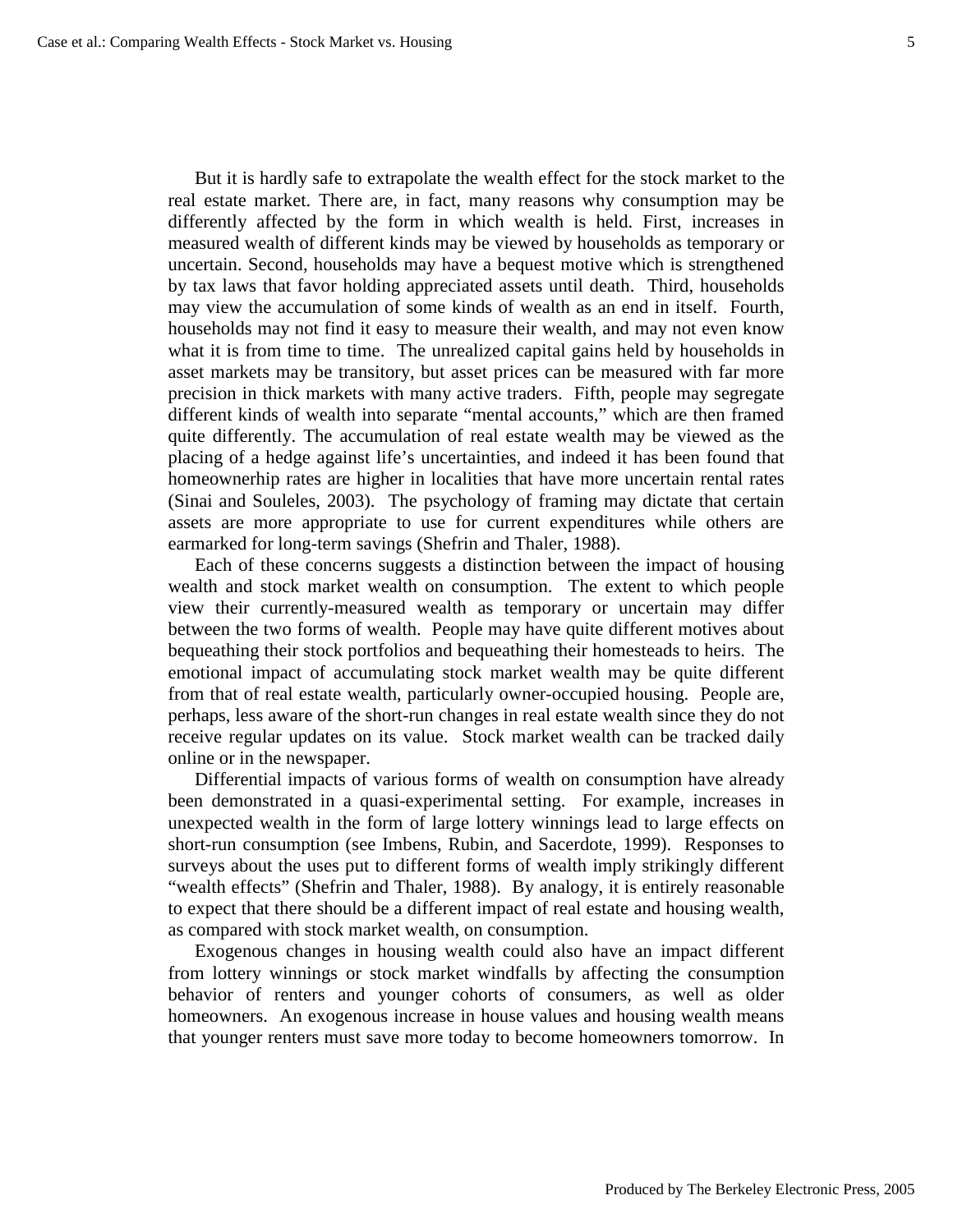principle, some or all of any increased consumption made by current owners could be offset by increased savings of renters who aspire to become homeowners.

The empirical importance of housing wealth for consumption has not been widely explored. An early study by Elliott (1980) relied upon aggregate data on consumer spending, financial wealth, and nonfinancial wealth, finding that variations in the latter had no effect upon consumption. Elliott's analysis suggested that "houses, automobiles, furniture, and appliances may be treated more as part of the environment by households than as a part of realizable purchasing power" (1980, p.528). These results were challenged by Peek (1983) and Bhatia (1987) who questioned the methods used to estimate real nonfinancial wealth. More recently, Case (1992) reported evidence of a substantial consumption effect during the real estate price boom in the late 1980s using aggregate data for New England.

Using data on individual households from the Panel Study of Income Dynamics (PSID), Skinner (1989) found a small but significant effect of housing wealth upon consumption. Sheiner (1995) explored the possibility noted above that home price increases may actually increase the savings of renters who then face higher down payment requirements to purchase houses. Her statistical results, however, were quite inconclusive.

A more suggestive relationship was reported by Yoshikawa and Ohtake (1989) who found that savings rates for Japanese renter households planning to purchase homes was higher with higher land prices, but that the incidence of household plans to purchase housing was sufficiently lower with higher land prices, so that the net effect of higher prices was to increase consumption by renters as well as owners.

Analogous results were found for renters in Canada by Engelhardt (1994); higher housing prices substantially reduced the probability that renter households saved for a down payment. A \$4000 increase in house prices decreased the probability of saving by one percentage point, and led to a reduction in accumulated assets of \$1200.

From surveys of U.S. homebuyers assembled by a major title and trust company, it was estimated that transfers from family members provided down payment assistance for twenty percent of first-time homebuyers, accounting on average for half of the down payment (Engelhardt and Mayer, 1998). Transfers from others reduced household savings by 30-40 cents per dollar. (See also Engelhardt and Mayer, 1994.)

Thus it appears that higher housing prices may reduce, rather than increase, the savings of renters. Moreover, to the extent that higher housing prices increase the resources (leveraged at about four to one) available for intrafamilial transfers,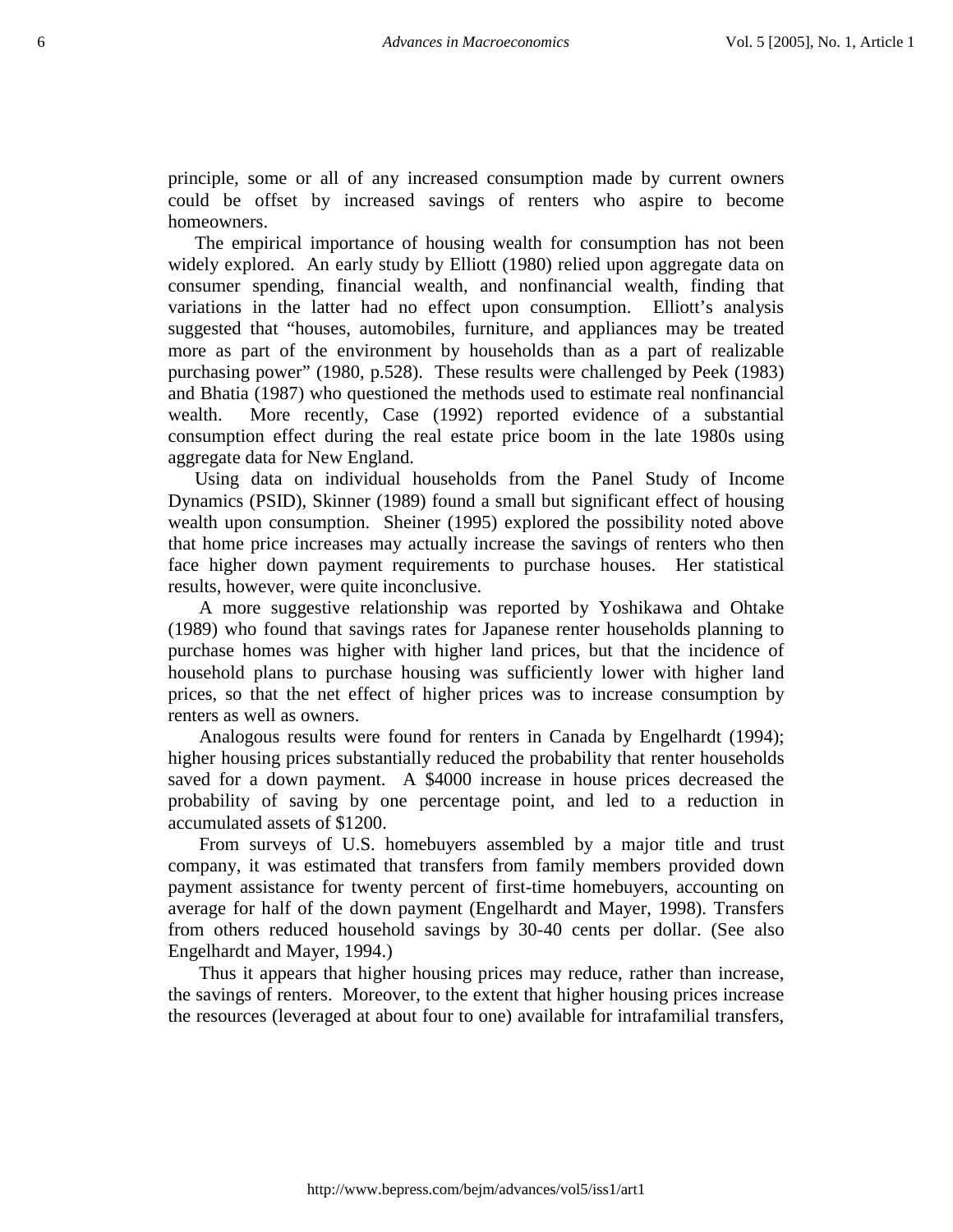this may further reduce the savings of those renters who expect to become homeowners.

Campbell and Cocco (2004) used United Kingdom data on individual households from the UK Family Expenditure Survey linked with the Nationwide data set of regional home price indexes to study the effects of changes in home values on the consumption of renters versus homeowners. They found a statistically significant impact of housing prices on consumption among older homeowners, but no significant impact among young renters.

Engelhardt (1996) also provided a direct test of the link between house price appreciation and the consumption of current homeowners, also using the PSID. He estimated that the marginal propensity to consume out of real capital gains in owner-occupied housing is about 0.03, but this arose from an asymmetry in behavioral responses. Households experiencing real gains did not change their savings and consumption behavior appreciably, while those experiencing capital losses did reduce their consumption behavior.

Much of the limited evidence on the behavioral response to changes in housing wealth has arisen from consideration of the "savings puzzle." During the late 1990s, personal savings as measured in the National Income and Product Accounts fell sharply, to nearly zero by 2000. But it was shown that if unrealized capital gains in housing were included in both the income and savings of the household sector (as suggested by the original Haig-Simons criteria), then the aggregate personal savings rates computed were much higher (Gale and Sabelhaus, 1999).

Similarly, Hoynes and McFadden (1997) used micro data (PSID) to investigate the correlation between individual savings rates and rates of capital gains in housing. Consistent with the perspective of Thaler (1990), the authors found little evidence that households were changing their savings in non-housing assets in response to expectations about capital gains in owner-occupied housing.

One other study of the "wealth effect" which has disaggregated housing and stock market components of wealth is an analysis of the Retirement History Survey by Levin (1998). Levin found essentially no effect of housing wealth on consumption.

All of these micro studies of consumer behavior rely upon owners' estimates of housing values. Evidence does suggest that the bias in owners' estimates is small (see below), but these estimates typically have high sampling variances (Kain and Quigley, 1972; Goodman and Ittner, 1992). This leaves much ambiguity in the interpretation of statistical results.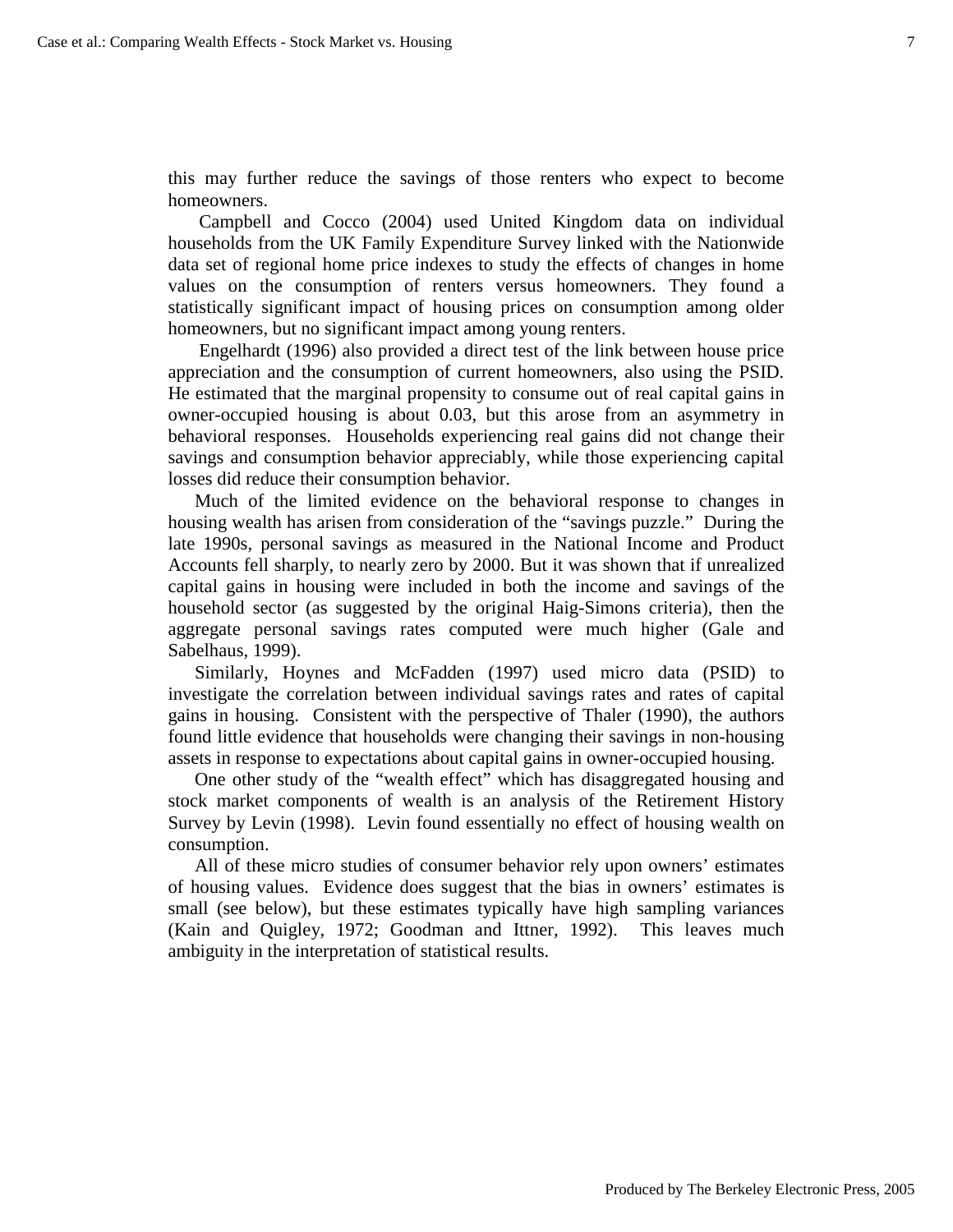#### **III. The Data**

We address the linkages between stock market wealth, housing wealth, and household consumption using two distinct bodies of panel data we have assembled in parallel for this purpose. The data sets have different strengths and weaknesses, which generally complement each other for the study of these relationships.

The first data set consists of a panel of annual observations on 14 developed countries for various years during the period of 1975-1999. The second data set consists of a panel of quarterly data constructed for U.S. states from 1982 through 1999.

The international data set is the more comprehensive, and exploits a wider spectrum of geographic variation. However, it relies upon consumption measures derived from national income accounts, not our imputations, and there is reason to suspect that housing prices and housing wealth in this panel are measured less accurately. There are also substantial institutional differences among countries, such as variations in the taxation of wealth and capital gains and in constraints affecting borrowing and saving.

The second data set, the U. S. state data, exploits the fact that the distribution of increases in housing values has been anything but uniform across regions in the U.S., and the increases in stock market wealth have been quite unequally distributed across households geographically. This panel offers the advantage that data definitions and institutions are uniform across geographical units. In addition, the sample size is large. One disadvantage of this data set arises because one key variable must be imputed to the various states on the basis of other data measured at the state level. Another disadvantage of these data is that the U.S. stock market has trended upwards during most of the sample period, and the period may have been unusual (Shiller, 2005). On the other hand, the sample period ends before the millennium home price boom, which affected many areas around the world, but which began in earnest only after 2000.

Both data sets contain substantial time series and cross-sectional variation in cyclical activity and exhibit substantial variation in consumption and wealth accumulation.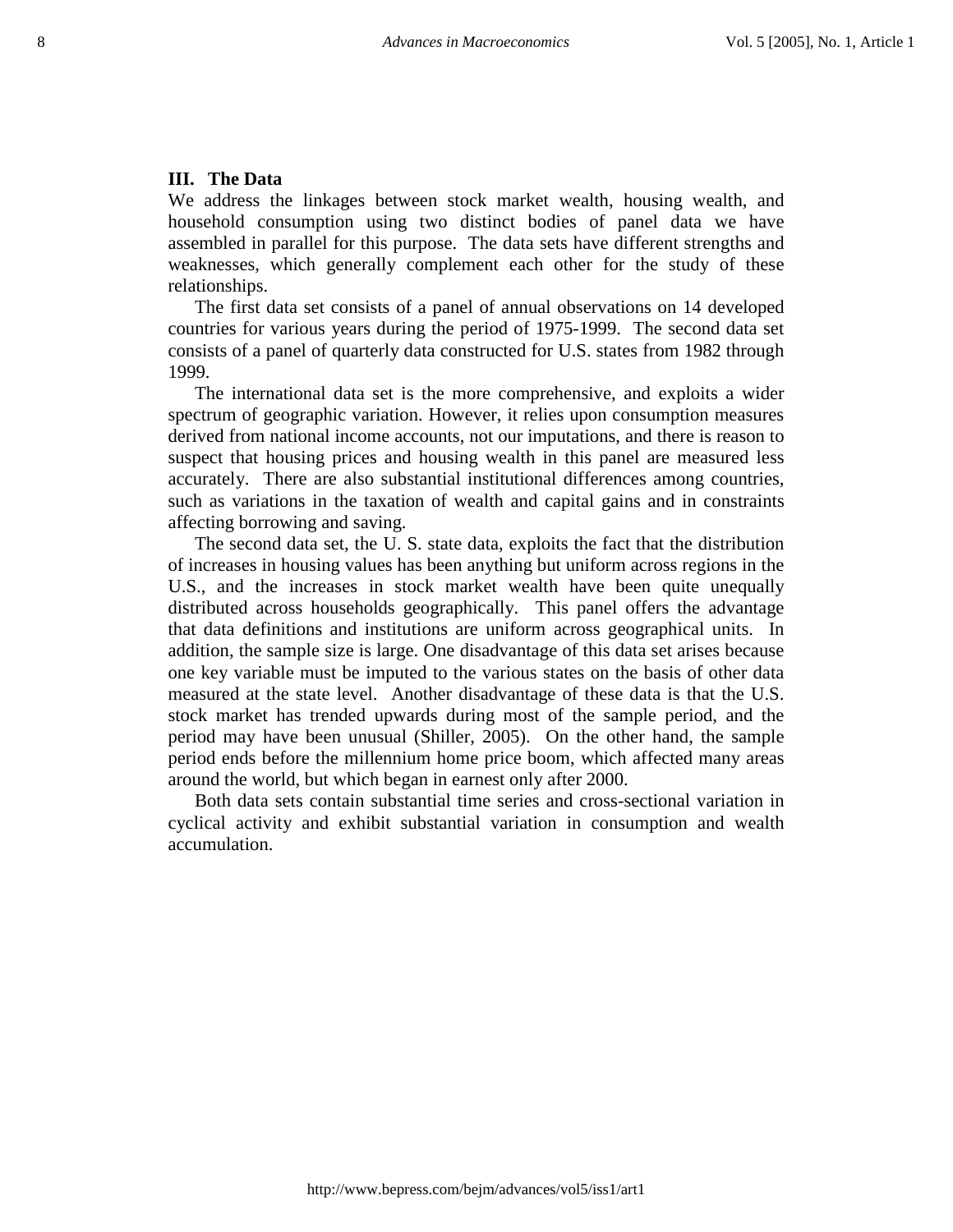#### **A. International Data**

It was possible to obtain data for a panel of 14 developed countries during the period 1975-1996.<sup>2</sup> We estimate stock market wealth, housing market wealth, and consumption for each country for each year.

Estimates of aggregate stock market wealth for each country were obtained from the Global Financial Database which reports domestic stock market capitalization annually for each country. To the extent that the fraction of the stock market wealth owned domestically varies among countries, this can be accounted for in the statistical analysis reported below by permitting fixed effects to vary across countries. We can introduce country-specific time trends to control for variations over time in home country investment bias.

Estimates of housing market wealth were constructed by using:

(1)  $V_{it} = R_{it} N_{it} I_{it}$ ,

where

1

 $V_{it}$  = aggregate value of owner occupied housing in country i in year t,

 $R_{it}$  = homeownership rate in country i in year t,

 $N_{it}$  = number of households in country i in year t, and

 $I_{it}$  = housing price index for country i in year t ( $I_{i1}$  = 1, for 1990:I).

Indexes of annual housing prices  $I_{it}$  were obtained from the Bank of International Settlements (BIS), which consolidated housing prices reported for some 15 industrialized countries (see Kennedy and Andersen, 1994, or Englund and Ioannides, 1997). The BIS series for the United States was quite short, so the national OFHEO-Freddie Mac series (described further below) is used for the U.S.

Note that our measure  $V_{it}$  of housing wealth deliberately takes no account of the size or quality of new construction or of improvements in existing homes. Our housing wealth measure may be described as wealth of homeowners assuming they own a standard, unchanging home. We define housing wealth in this way in order to focus on effects of changes in the market price of housing on consumption. Had we instead used the total value of homes as our measure of wealth, then we would likely find a relation between housing wealth and consumption merely because housing consumption is a component of aggregate consumption. Should consumption increase for any reason, it would be natural to suppose that there would be a feedback into housing wealth through changes in

<sup>&</sup>lt;sup>2</sup> The countries include: Belgium (1978-1996), Canada (1978-1993), Denmark (1978-1996), Finland (1978-1996), France (1982-1996), Germany (1991-1995), Ireland (1982-1987, 1994- 1995), Netherlands (1978-1996), Norway (1980-1996), Spain (1975-1996), Sweden (1975-1996), Switzerland (1991-1996), the United Kingdom (1978-1996), and the United States (1975-1997).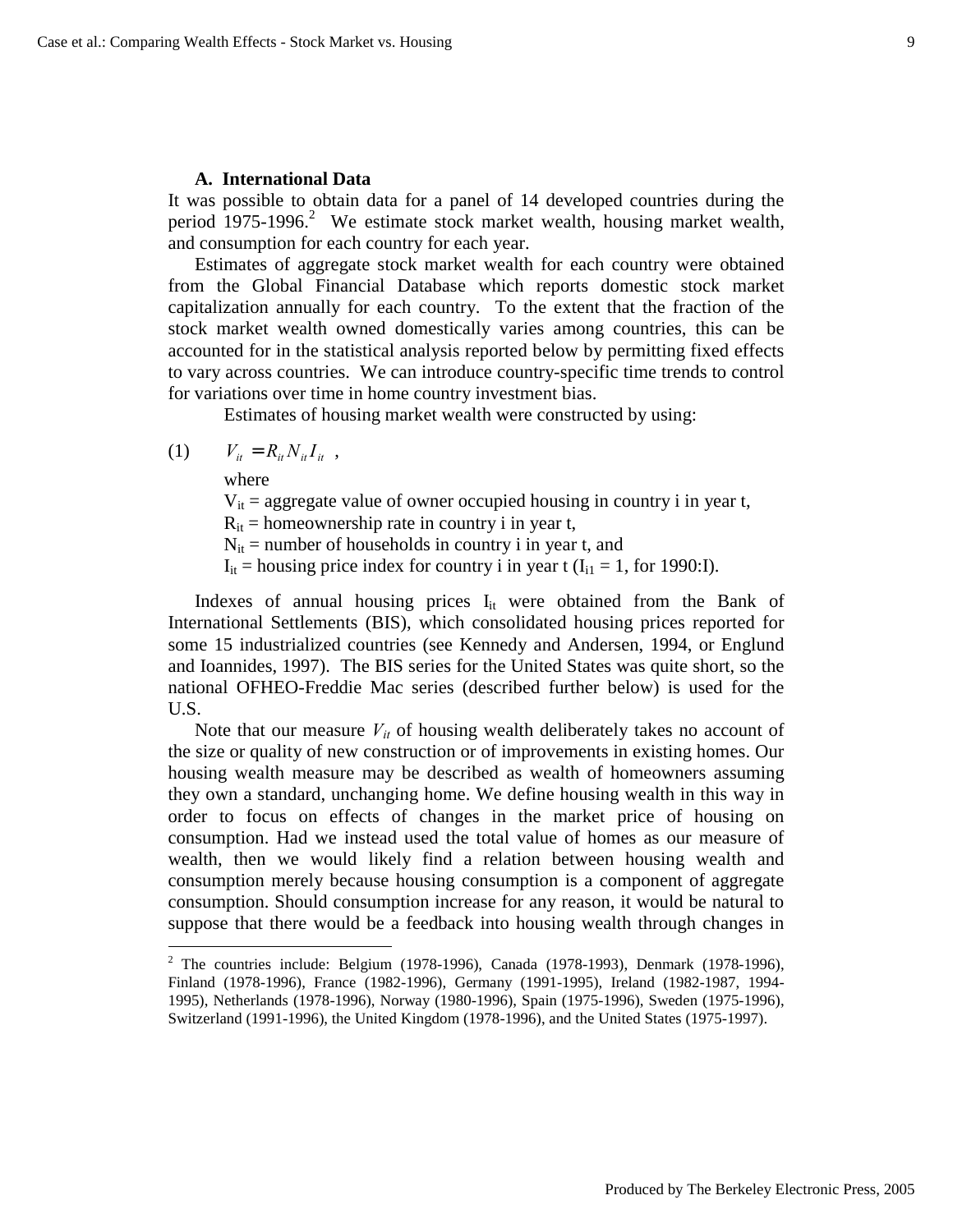home size and quality: part of the increase would be attributable to improvements in homes.

Consistent and comparable data on housing prices for a benchmark year were not available for the panel of countries, so we are not able to make cross-country comparisons with these data on the level of housing prices. This means that regression estimates without fixed effects for each country (which control for country-specific benchmarks) are meaningful only under very restrictive assumptions.

Data on the number of owner-occupied housing units were obtained from various issues of the *Annual Bulletin of Housing and Building Statistics for Europe and North America*, published by the United Nations. The series describing the owner-occupied housing stock was not complete for all years in all countries. More complete data existed for the total housing stock of each country. Where missing, the owner-occupied housing stock was estimated from the total housing stock reported for that year and the ratio of the owner-occupied housing stock to the total housing stock for an adjacent year. Missing data points were estimated by linear interpolation.<sup>3</sup>

Figure 3 reports the evolution of housing market wealth in the 14 countries relative to its aggregate per capita value in 1990. The variations over time in housing market wealth are striking.

Consumption data were collected from the International Financial Statistics database. "Household Consumption Expenditure including Nonprofit-Institution-Serving Households" is used for in the European Union countries that rely upon the *European System of Accounts (ESA1995)*. "Private Consumption" is used for other countries, according to the *System of National Accounts (SNA93).* Data on aggregate consumption, housing values and stock market valuations, by country and year, were expressed per capita in real terms using UN population data and the GNP deflator for each country.<sup>4</sup>

 $\overline{\phantom{a}}$ 

 $3$  In addition, we are grateful for unpublished estimates of the stock of owner-occupied housing supplied by Paloma Taltavull de La Paz (for Spain) and the value of owner-occupied housing by Barot Bharot (for Sweden).

<sup>&</sup>lt;sup>4</sup> By construction, the measure of consumption for each country includes an imputation for the services of the owner-occupied housing stock consumed in each year. It was infeasible to assemble a comparable panel of these imputations for the fourteen countries, and thus it proved impossible to subtract this measure of consumption services from aggregate consumption. The potential importance of this omission can, however, be illustrated. For the United States it is possible to obtain a consistent annual series measuring the consumption services of owneroccupied housing during the period 1962-2000, and thus to compute an adjusted consumption series. (These data are reported in NIPA table 2.4.5, lines 1 and 49.) The correlation between the adjusted and unadjusted consumption series is 0.99959 in real terms and 0.99999 in nominal terms.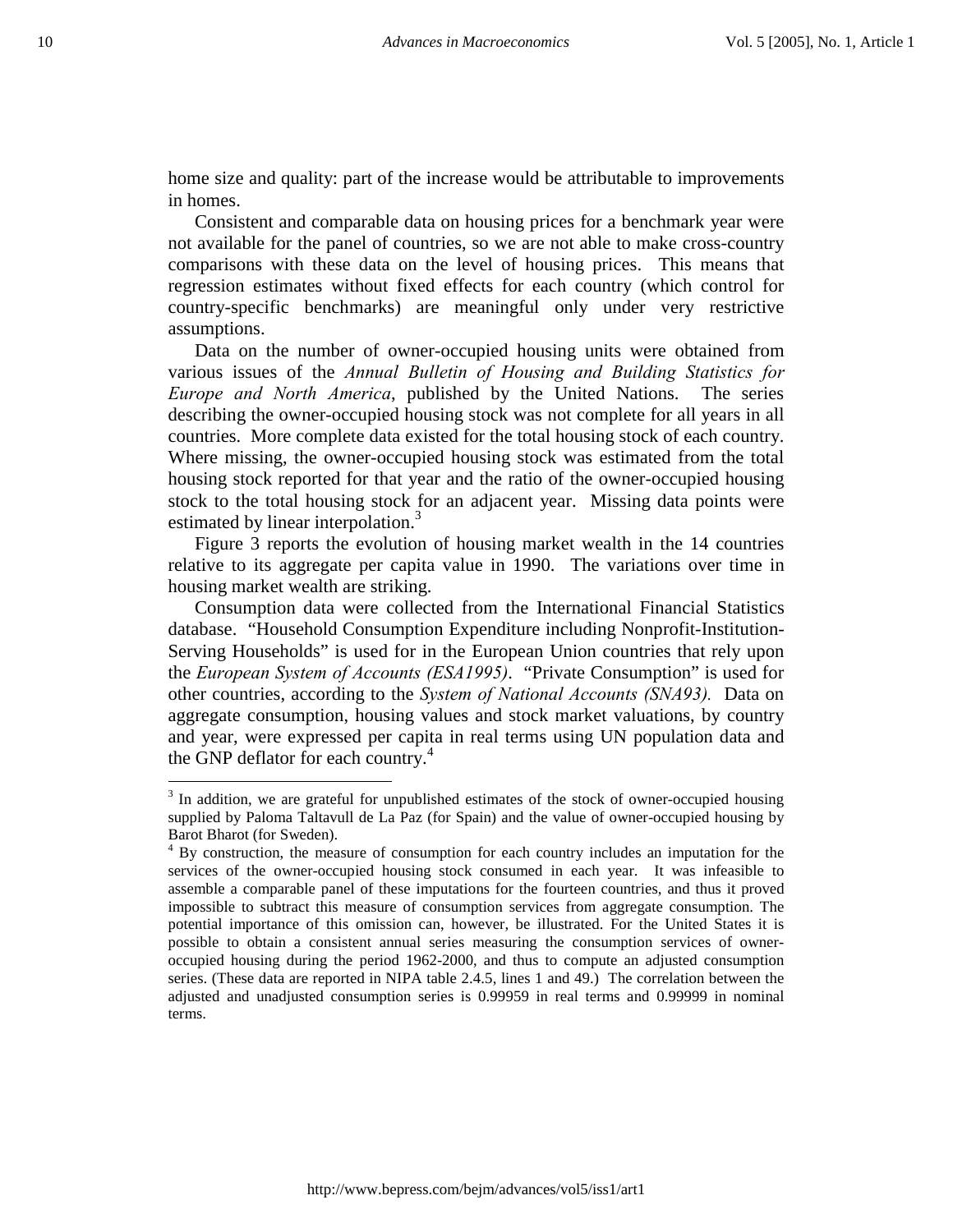

**Figure 3 Evolution of Real Per Capita Owner-Occupied Housing Wealth Across Countries (1990 = 100)**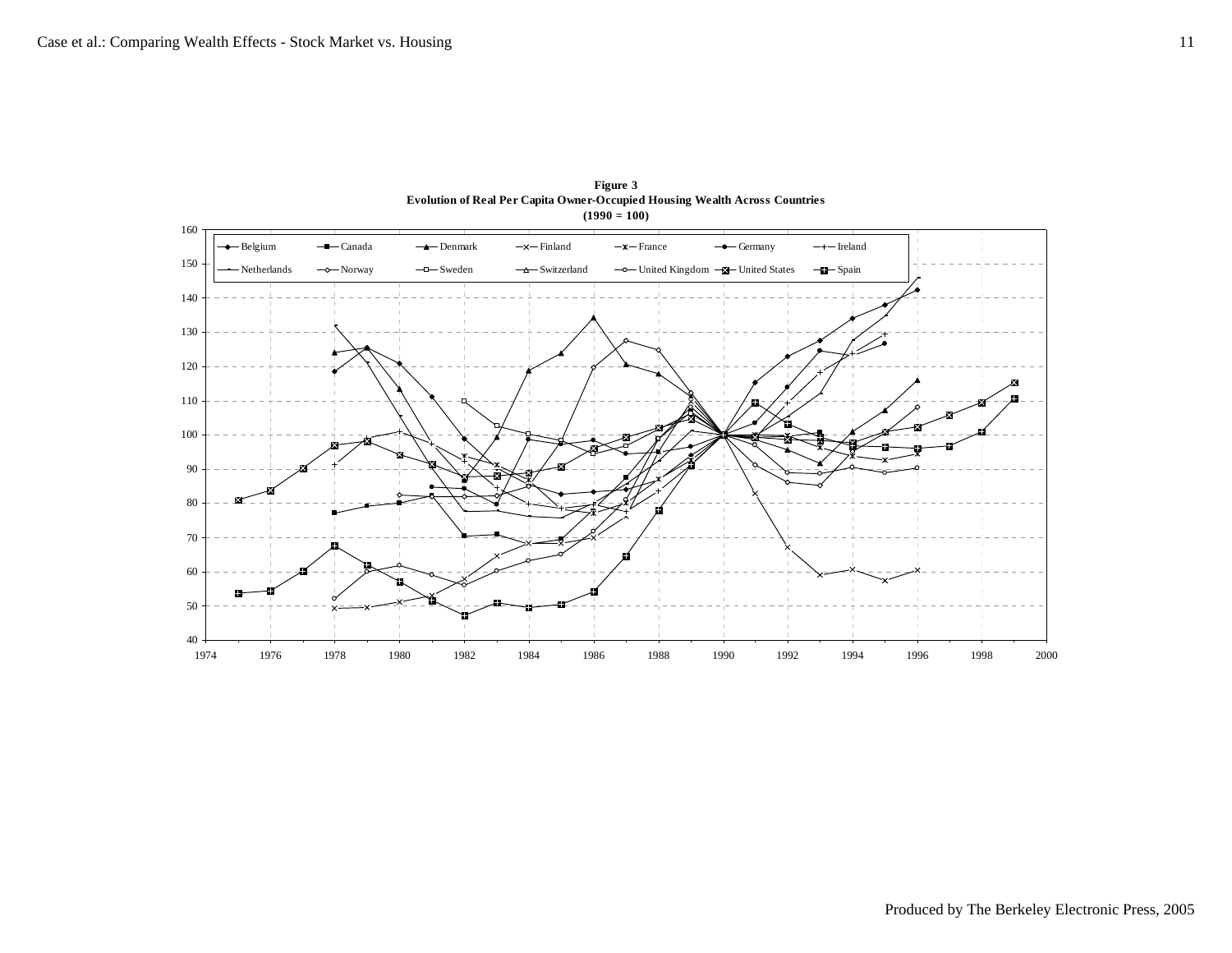#### **B. U.S. State Data**

Analogous to our international data, we also estimate stock market wealth, housing market wealth and consumption for each U.S. state, quarterly, for the period 1982-1999.

Estimates of aggregate financial wealth were obtained annually from the Federal Reserve Flow of Funds (FOF) accounts and compared to the aggregate capitalization of the three major U.S. stock markets. From the FOF accounts, we computed the sum of corporate equities held by the household sector, pension fund reserves, and mutual funds. The FOF series has risen in nominal terms from under \$2 trillion dollars in 1982 to \$18 trillion in 1999. It is worth noting that more than half of the gross increase between 1982 and 1999 occurred during the four years between 1995 and 1999. The total nominal increase for the 13 years between 1982 and 1995 was \$7.5 trillion; the total nominal increase during the 4 years between 1995 and 1999 was an astonishing \$8.4 trillion. Nearly all variation in the FOF aggregate arises from variation in the capitalization of the stock market. To distribute household financial assets geographically, we exploit the correlation between holdings of mutual funds and other financial assets. We obtained mutual fund holdings by state from the Investment Company Institute (ICI). The ICI data are available for the years 1986, 1987, 1989, 1991 and 1993. We assumed that for 1982:I through 1986:IV, the distribution was the same as it was in 1986; similarly we assumed that the 1993 distribution held for the period 1993-1999. We further assumed that direct household holdings of stocks and pension fund reserves were distributed in the same geographical pattern as mutual funds. These are clearly strong assumptions.

We made considerable efforts to check these series against other data, but there are few alternative sources. The Survey of Consumer Finances (SCF) produces regular estimates of household wealth, including stock market wealth, from a stratified random sample of top wealth holders. Survey data are available for 1989, 1992, 1995, 1998 and 2001, and national aggregate data are published for those years. The staff at the Board of Governors of the Federal Reserve (Fed) maintain that this survey information is insufficient to estimate stock market wealth at the level of individual states. However, Andreas Lehnert of the Fed arranged for special tabulations to be made available to us, aggregating micro data on stock market wealth to the level of census region for each year of the SCF survey. These data can be compared to the ICI data available for 1986, 1987, 1989, 1991 and 1993, also aggregated to the nine census regions.

In the one year common to the two bodies of data, 1989, the simple correlation between the two series is 0.934; the correlations are also quite high among the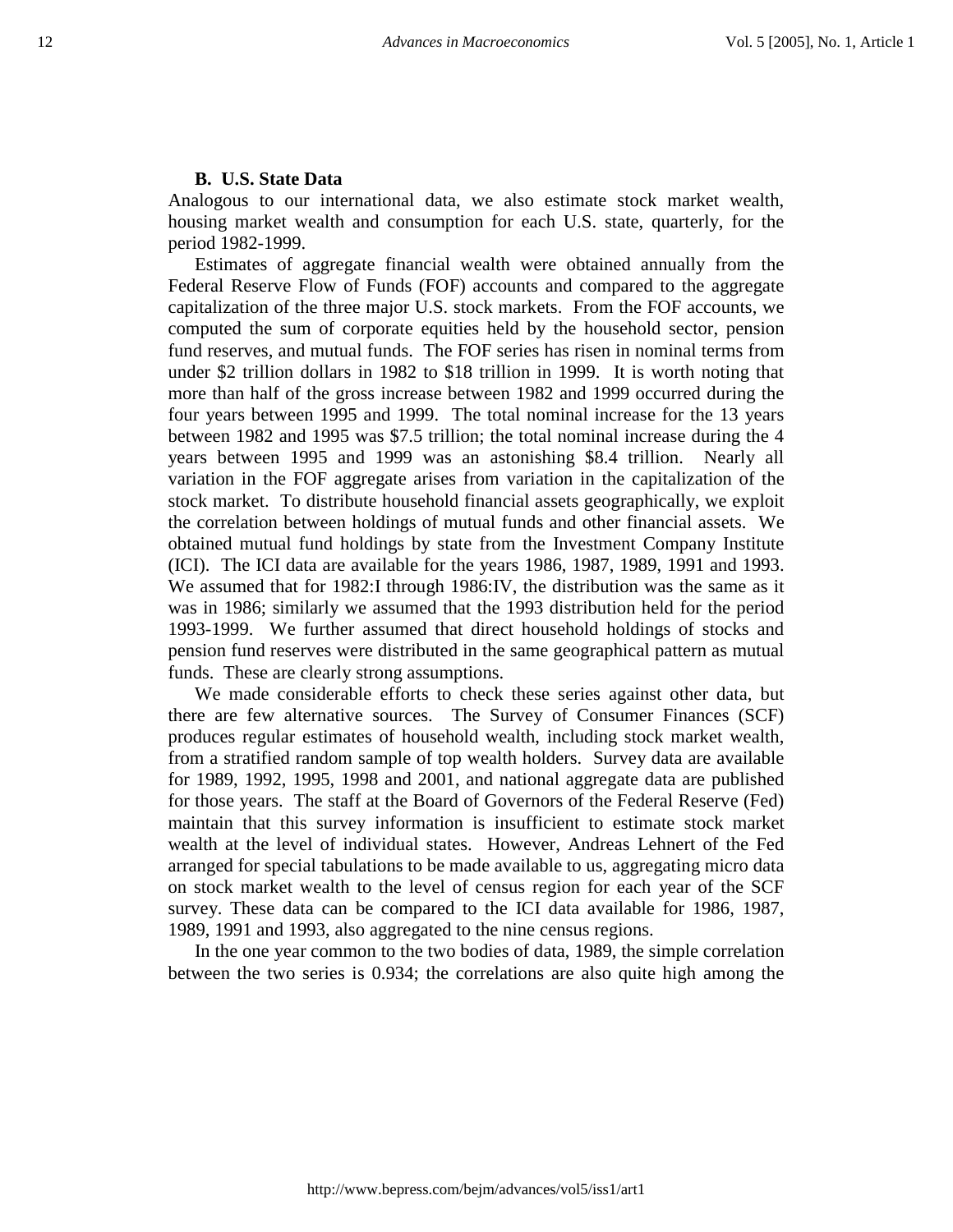data for other years which do not match. The t-ratios associated with these correlations are large, but of course, the sample size is small. $<sup>5</sup>$ </sup>

Estimates of housing market wealth were constructed from repeat sales price indexes applied to the base values reported in the *1990 Census of Population and Housing* by state. Weighted repeat sales (WRS) indexes (see Case and Shiller, 1987, 1989) constructed by Fiserv CSW, Inc. are available for this entire period for only 16 states. However, the Office of Federal Housing Enterprise Oversight (OFHEO) publishes state-level repeat value indexes quarterly. These indexes are produced by Fannie Mae and Freddie Mac and are available for all states.

The Case-Shiller indexes are the best available for our purposes, and wherever possible we use them.<sup>6</sup> The WRS and the OFHEO indexes are highly correlated, however, and we use the OFHEO indexes where WRS indexes are not available.

Equation (2) indicates the construction of the panel on aggregate housing wealth:

(2)  $V_{it} = R_{it} N_{it} I_{it} V_{io}$ ,

where

 $\overline{\phantom{a}}$ 

 $V_{it}$  = aggregate value of owner occupied housing in state i in quarter t,

 $R_{it}$  = homeownership rate in state i in quarter t,

 $N_{it}$  = number of households in state i in quarter t,

 $I_{it}$  = weighted repeat sales price index, WRS or OFHEO, for state i in quarter t  $(I<sub>i1</sub> = 1,$  for 1990:I), and

 $V_{io}$  = mean home price for state i in the base year, 1990.

The total number of households N as well as the homeownership rates R were obtained from the *Current Population Survey* conducted by the U.S. Census

<sup>&</sup>lt;sup>5</sup> The complete matrix of correlation coefficients between the ICI series in various years and the SCF series is indicated below. We are grateful to Kevin Moore of the Fed for assembling these data.

|      |       |       | <b>SCF</b> |       |       |
|------|-------|-------|------------|-------|-------|
| ICI  | 1989  | 1992  | 1995       | 1998  | 2001  |
| 1986 | 0.928 | 0.686 | 0.929      | 0.818 | 0.889 |
| 1987 | 0.928 | 0.612 | 0.906      | 0.794 | 0.870 |
| 1989 | 0.934 | 0.672 | 0.937      | 0.828 | 0.895 |
| 1991 | 0.916 | 0.616 | 0.916      | 0.798 | 0.867 |
| 1993 | 0.938 | 0.703 | 0.912      | 0.848 | 0.920 |

<sup>6</sup> While OFHEO uses a similar index construction methodology (the WRS method of Case and Shiller, 1987), their indexes are in part based on appraisals at the time of refinancing rather than on arms-length transactions. The Case-Shiller indexes use various devices to filter out non-armslength sales data.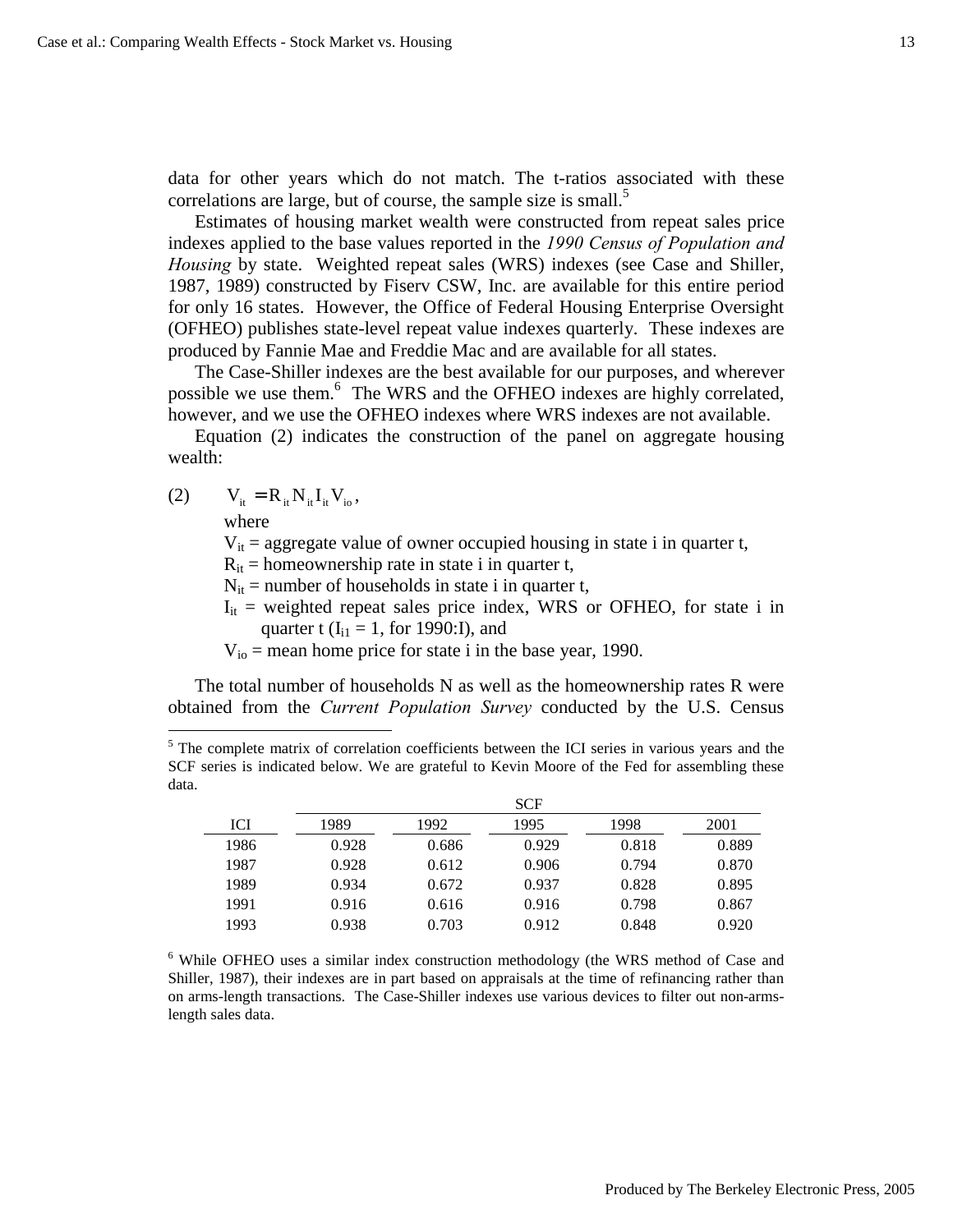Bureau annually and interpolated for quarterly intervals. Aggregate wealth varies as a result of price appreciation of the existing stock as well as additions to the number of owner-occupied dwellings but, similar to the international data, it does not vary because of changes in the size and quality of homes.

The baseline figures for state-level mean home prices  $V_{i0}$  are derived from estimates of house values reported in the *1990 Census of Population and Housing*. As noted, several studies have attempted to measure the bias in owner estimates of house values. The estimates range from minus 2 percent (Kain and Quigley, 1972, and Follain and Malpezzi, 1981) to plus 6 percent (Goodman and Ittner, 1992). However, Goodman and Ittner point out that for many purposes, owners' estimates may indeed be the appropriate measures of housing wealth; household consumption and savings behavior is likely to be based upon perceived home value. The aggregate nominal value of the owner-occupied stock in the U.S. grew from \$2.8 trillion in 1982 to \$7.2 trillion in 1999. Figure 4 reports the evolution of real per capita owner-occupied housing wealth for a sample of U.S. states during the period 1982-1999. There is considerable variation in the course of housing wealth across states. For the states illustrated, the levels vary by 300 percent, and the timing of changes varies substantially.

Unfortunately, there are no measures of consumption spending by households recorded at the state level. However, a consistent panel of retail sales has been constructed by Regional Financial Associates  $(RFA)$ .<sup>7</sup> Retail sales account for roughly half of total consumer expenditures.<sup>8</sup> The RFA estimates were constructed from county level sales tax data, the *Census of Retail Trade* published by the U.S. Census Bureau, and the Census Bureau's monthly national retail sales estimates. For states with no retail sales tax or where data were insufficient to support imputations, RFA based its estimates on the historical relationship between retail sales and retail employment. Data on retail employment by state are available from the Bureau of Labor Statistics. Regression estimates relating sales to employment were benchmarked to the *Census of Retail Trade* available at five-year intervals. Estimates for all states were within five percent of the benchmarks.

Retail sales can be expected to differ systematically from consumption spending for several reasons. Clearly, in states with relatively large tourist industries, recorded retail sales per resident are high. Nevada, for example, with 26 percent of its labor force employed in tourism, recorded per capita retail sales of \$3,022 in 1997:I, third highest among the 50 states. In addition, states with low or no sales tax can be expected to report high retail sales per resident. For

 $\overline{\phantom{a}}$ 

<sup>&</sup>lt;sup>7</sup> We are grateful to Mark Zandi of RFA for making these data available.

<sup>&</sup>lt;sup>8</sup> In 1997, for example, gross domestic product was \$8.08 trillion, household consumption spending was \$5.49 trillion, and retail sales amounted to \$2.63 trillion.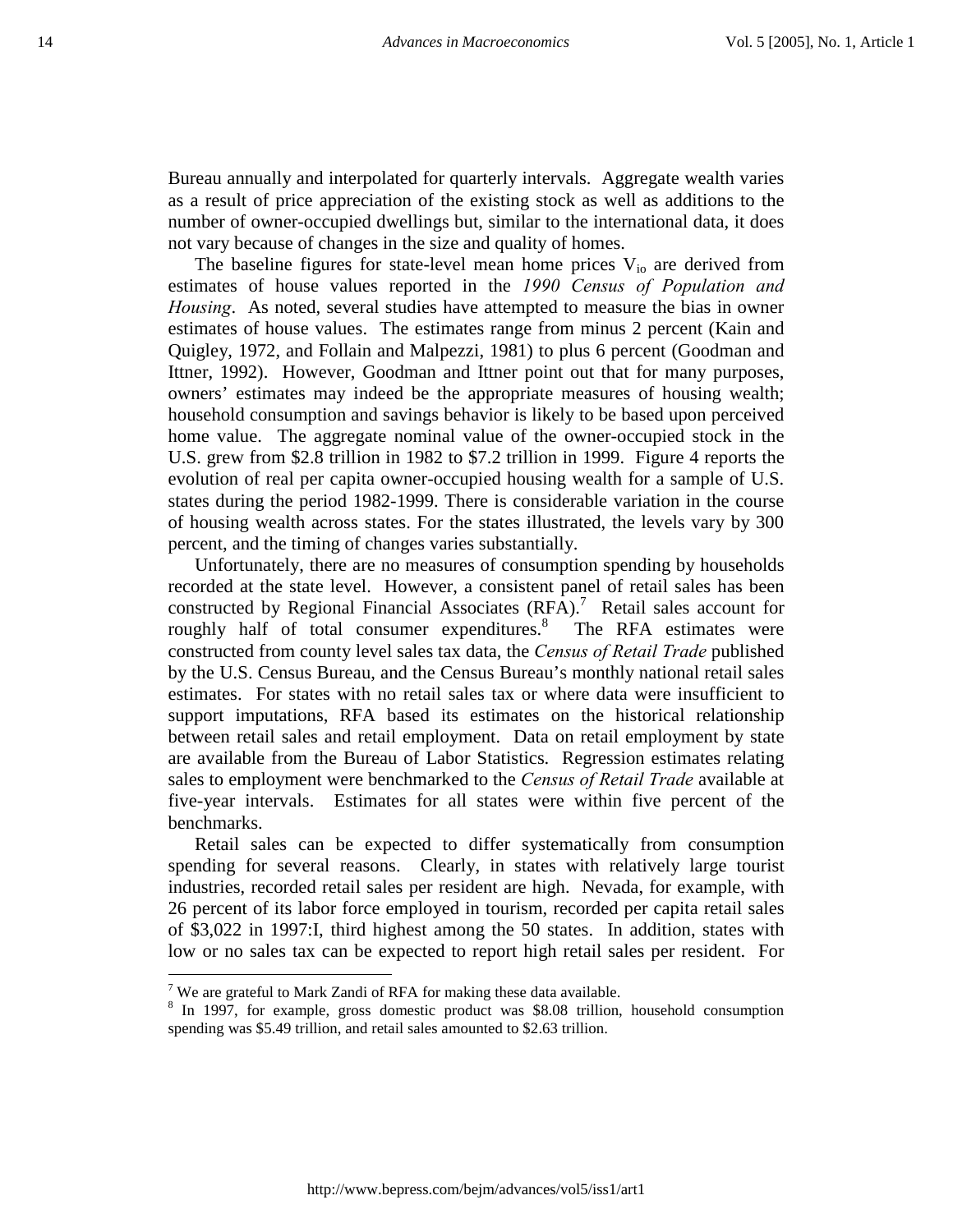

**Figure 4 Evolution of Real Per Capita Owner-Occupied Housing Wealth in Selected U.S. States (Constant 90:Q1 Dollars)**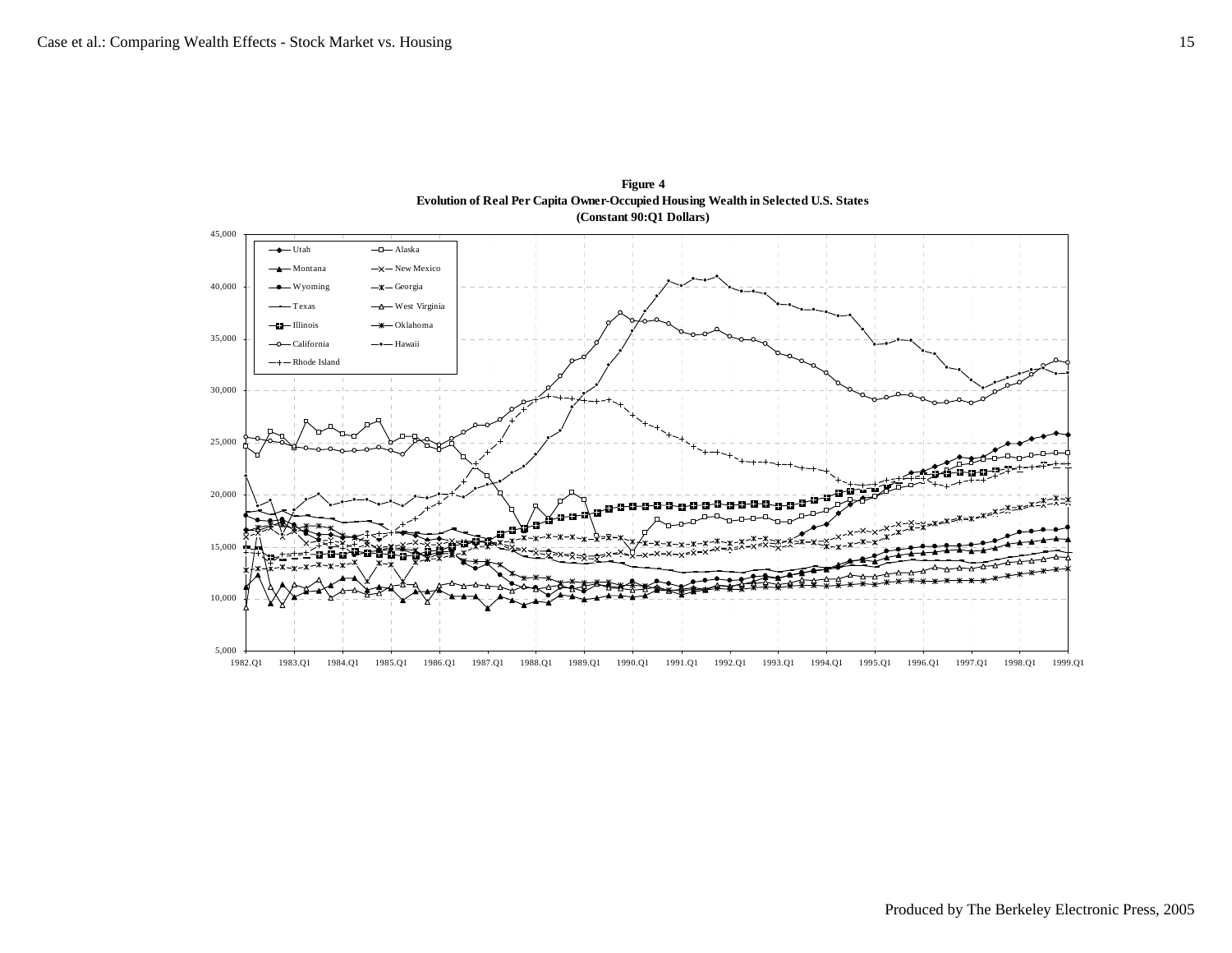example, with no sales tax New Hampshire recorded per capita retail sales of \$3,200 in 1997:I, highest among the 50 states. Most states, however, were more tightly clustered around the mean of \$2,385 in 1997:I.

To the extent that these systematic differences between retail sales and consumption are state specific, this can be accounted for directly in multivariate statistical analysis. Data on retail sales, house values, and stock market valuation, by state and quarter, were expressed per capita in real terms using the *Current Population Survey* and the GDP deflator.

#### **IV. Statistical Results**

 $\overline{\phantom{a}}$ 

Tables 1 through 5 report various econometric specifications of the relationship. All include fixed effects (i.e., a set of dummy variables for each country and state). Model I is the basic specification representing the effects of both housing and stock market wealth upon consumption. We also include two other specifications, to provide further information on the nature of estimated wealth effects and their robustness. Model II for each specification also includes state and country specific time trends. Model III includes year-specific fixed effects as well as fixed effects for countries and states. For the panel of states, Model III also includes seasonal (i.e., quarterly) fixed effects.

Note that, when interpreting the estimated coefficients for wealth in Model III, the effects of an overall change in stock market wealth on consumption are controlled for in the regressions. Thus, in Model III the estimated wealth coefficients reflect only interregional differences in the growth of wealth.

In each of the four tables, the first three columns present regression results for the panel of countries (228 observations on 14 countries), while the next three columns report the results for the panel of states (3498 observations on 50 states and the District of Columbia).<sup>9</sup>

Table 1 presents basic ordinary least squares relationships between per capita consumption, income, and the two measures of wealth. As the table indicates, in the simplest formulation, the estimated effect of housing market wealth on consumption is significant and large. In the international comparison, the elasticity ranges from 0.11 to 0.17. In the cross-state comparison, the estimated elasticity is between 0.05 and 0.09. In contrast, the estimated effects of financial wealth upon consumption are smaller. In the simplest model, the estimate from the international panel is 0.02. In the other two regressions, the estimated coefficient is insignificantly different from zero, perhaps reflecting the more restricted ownership of non-financial wealth in Western European countries. In the cross-state comparisons, the estimated effect of financial wealth is highly

<sup>&</sup>lt;sup>9</sup> The state panel is not quite balanced. The series includes quarterly observations from 1982:I through 1999:IV for all states but Arizona. The time series for Arizona begins in 1987:I.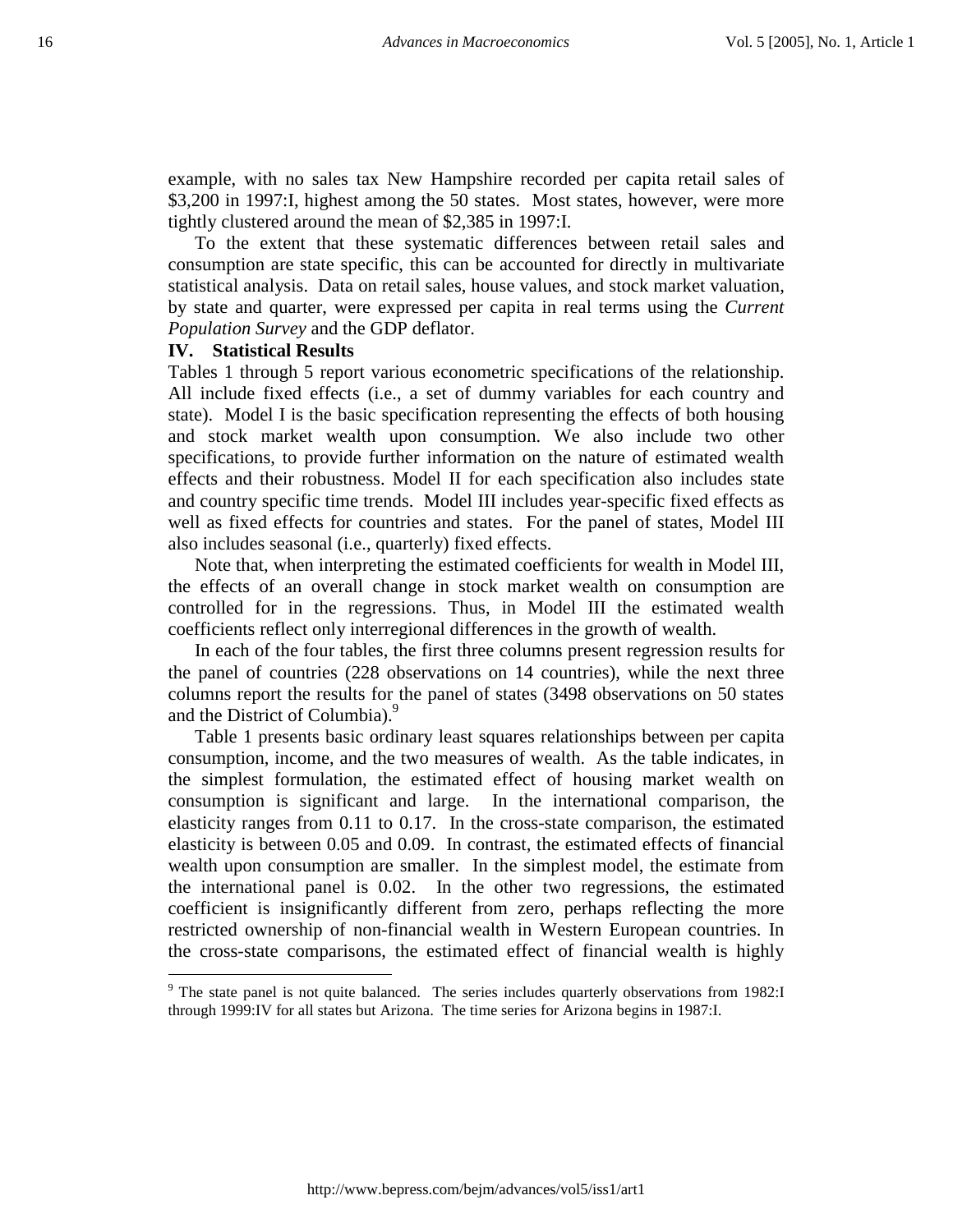|                                            |                | <b>Table 1</b>                     |                                                                                         |                |                        |         |
|--------------------------------------------|----------------|------------------------------------|-----------------------------------------------------------------------------------------|----------------|------------------------|---------|
|                                            |                | <b>Ordinary Least Squares</b>      |                                                                                         |                |                        |         |
|                                            |                |                                    | <b>Consumption Models Based Upon Country Data: Annual Observations 1975-1999</b>        |                |                        |         |
|                                            |                |                                    | and State Data: Quarterly Observations 1982-1999                                        |                |                        |         |
|                                            |                | <b>Country/State Fixed Effects</b> |                                                                                         |                |                        |         |
|                                            |                |                                    | All variables are real (deflated by GDP deflator) and measured per capita in logarithms |                |                        |         |
|                                            |                | (t ratios in parentheses)          |                                                                                         |                |                        |         |
| Dependent variable: Consumption per capita |                |                                    |                                                                                         |                |                        |         |
|                                            |                | <b>International Data</b>          |                                                                                         |                | <b>U.S. State Data</b> |         |
|                                            |                | $\mathbf{I}$                       | $\rm III$                                                                               |                | $\mathbf I$            | Ш       |
| Income                                     | 0.660          | 0.349                              | 0.287                                                                                   | 0.567          | 0.705                  | 0.559   |
|                                            | (9.69)         | (5.63)                             | (3.27)                                                                                  | (31.95)        | (28.56)                | (22.84) |
| <b>Stock Market Wealth</b>                 | 0.019          | 0.002                              | $-0.010$                                                                                | 0.056          | 0.028                  | 0.063   |
|                                            | (2.05)         | (0.25)                             | $(-0.87)$                                                                               | (14.19)        | (5.86)                 | (10.53) |
| Housing Market Wealth                      | 0.131          | 0.110                              | 0.166                                                                                   | 0.084          | 0.047                  | 0.086   |
|                                            | (5.33)         | (7.35)                             | (6.90)                                                                                  | (11.56)        | (6.97)                 | (11.57) |
| Country/State Specific Time Trends         | No             | Yes                                | No                                                                                      | N <sub>o</sub> | Yes                    | No      |
| Year/Quarter Fixed Effects                 | N <sub>0</sub> | No                                 | Yes                                                                                     | N <sub>0</sub> | No                     | Yes     |
| $R^2$                                      | 0.9991         | 0.9998                             | 0.9993                                                                                  | 0.9241         | 0.9587                 | 0.9305  |
| t-Ratio                                    | 4.664          | 7.090                              | 6.987                                                                                   | 3.919          | 2.408                  | 2.541   |
| p-value for $H_0$                          | 0.000          | 0.000                              | 0.000                                                                                   | 0.000          | 0.016                  | 0.011   |
| p-value for $H_1$                          | 1.000          | 1.000                              | 1.000                                                                                   | 1.000          | 0.992                  | 0.994   |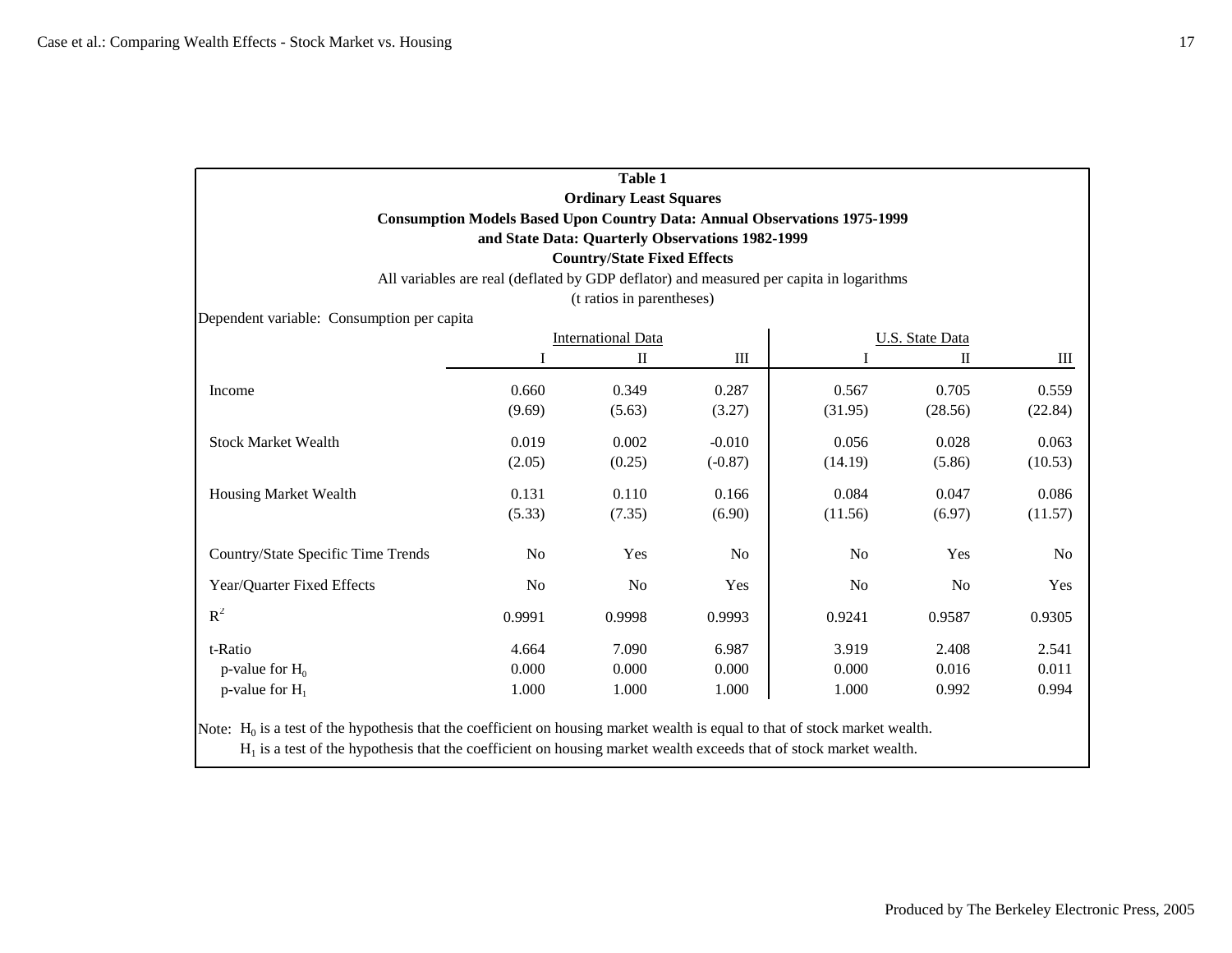significant, but its magnitude is about sixty percent as large as the estimated effect of housing wealth.

The table also reports the t-ratio for the hypothesis that the difference between the coefficient estimates measuring housing and financial market effects is zero. A formal test of the hypothesis that the coefficient on housing market wealth is equal to that of stock market wealth (against the alternative hypothesis that the two coefficients differ) is presented, as well as a test of the hypothesis that the coefficient on housing market wealth exceeds the coefficient on financial wealth. The evidence suggests that housing market wealth has a more important effect on consumption than does financial wealth.

Table 2 reports the results when the effects of first order serial correlation are also estimated.10 The estimated serial correlation coefficient is highly significant and large in magnitude. The coefficients of housing market wealth change only a little. For the panel of countries, the estimated elasticity ranges from 0.11 to 0.14; for the panel of states, the estimate ranges from 0.04 to 0.06. In five of the six regressions reported, the hypothesis that the effects of housing market wealth are larger than those of financial wealth is accepted by a wide margin.

Table 3 presents results with all variables expressed as first differences. In this formulation, the coefficient on housing market wealth is significant in all specifications, while the coefficient of financial wealth is essentially zero. Consumption changes are highly dependent on changes in income and housing wealth, but not stock market wealth.

Appendix Table 1 presents tests for the presence of unit roots in the individual time series data we analyze. For most, but not all, of the state series we can reject the hypothesis of unit roots in the data. The table also presents a test for the presence of a *common* unit root in the fourteen country and 51-state panels for each of the four data series (Maddala and Wu, 1999). The presence of a common unit root is rejected by a wide margin for each of the series for both panels.<sup>11</sup>

Despite this, Table 4 presents the model in first differences including the lagged (log) ratio of consumption to income. This is the error-correction model (ECM) often employed in the presence of unit roots. The model represents a cointegrated relation between consumption and income, where income includes income from the stock market and housing. Note that the lagged ratio of consumption to income has a coefficient that is negative and significant in all

<u>.</u>

 $10$  These models rely on sequential estimation using the Prais-Winsten estimator.

<sup>&</sup>lt;sup>11</sup> The specific test we report in Appendix Table 1 uses a model with no intercept and no trend in conducting the augmented Dickey-Fuller (ADF) tests. The table also relies upon a four-quarter lag for the state panel, and a one-year lag for the international panel. The conclusions presented in the table are unchanged if the ADF model includes an intercept and/or a trend; they are also insensitive to the lag structure.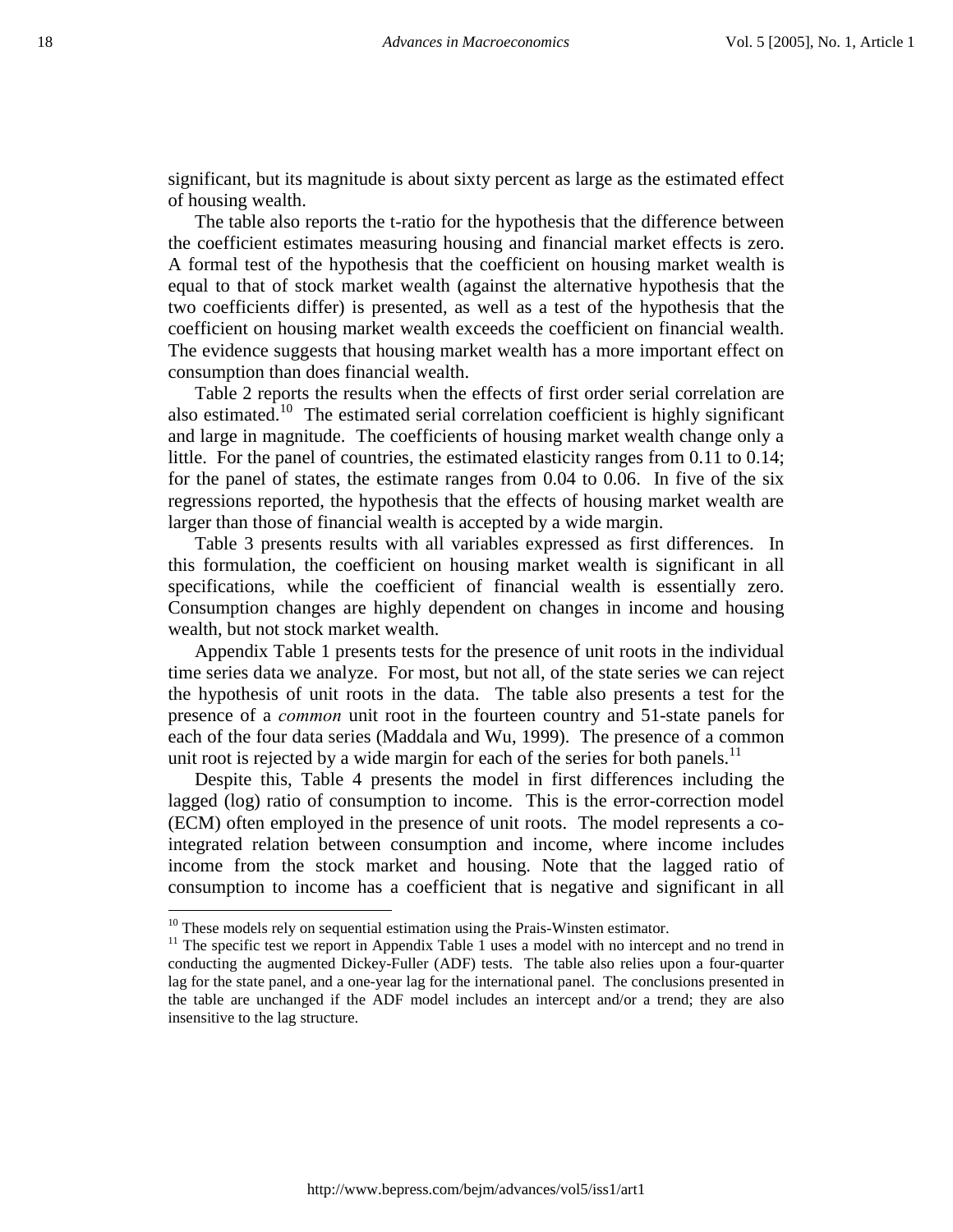|                                            |                | <b>Table 2</b>                     |                |                                                                                         |                 |                |
|--------------------------------------------|----------------|------------------------------------|----------------|-----------------------------------------------------------------------------------------|-----------------|----------------|
|                                            |                |                                    |                | <b>Generalized Least Squares Consumption Models with Serially Correlated Errors</b>     |                 |                |
|                                            |                | <b>Country/State Fixed Effects</b> |                |                                                                                         |                 |                |
|                                            |                |                                    |                | All variables are real (deflated by GDP deflator) and measured per capita in logarithms |                 |                |
| Dependent variable: Consumption per capita |                | (t ratios in parentheses)          |                |                                                                                         |                 |                |
|                                            |                | <b>International Data</b>          |                |                                                                                         | U.S. State Data |                |
|                                            |                | $\mathbf I$                        | Ш              | I                                                                                       | П               | Ш              |
|                                            |                |                                    |                |                                                                                         |                 |                |
| Income                                     | 0.679          | 0.309                              | 0.388          | 0.647                                                                                   | 0.432           | 0.336          |
|                                            | (12.30)        | (4.84)                             | (5.07)         | (40.20)                                                                                 | (18.16)         | (13.94)        |
| <b>Stock Market Wealth</b>                 | 0.007          | $-0.004$                           | $-0.003$       | 0.042                                                                                   | 0.007           | 0.026          |
|                                            | (1.16)         | $(-0.69)$                          | $(-0.33)$      | (11.87)                                                                                 | (1.53)          | (4.87)         |
| Housing Market Wealth                      | 0.108          | 0.115                              | 0.136          | 0.039                                                                                   | 0.054           | 0.062          |
|                                            | (4.62)         | (6.52)                             | (5.92)         | (4.14)                                                                                  | (6.25)          | (6.96)         |
| <b>Serial Correlation Coefficient</b>      | 0.854          | 0.564                              | 0.817          | 0.878                                                                                   | 0.784           | 0.866          |
|                                            | (23.77)        | (9.57)                             | (19.49)        | (107.43)                                                                                | (73.55)         | (101.44)       |
| Country/State Specific Time Trends         | No             | Yes                                | N <sub>0</sub> | N <sub>o</sub>                                                                          | Yes             | N <sub>0</sub> |
| Year/Quarter Fixed Effects                 | N <sub>0</sub> | N <sub>o</sub>                     | Yes            | N <sub>o</sub>                                                                          | N <sub>o</sub>  | Yes            |
| $R^2$                                      | 0.9998         | 0.9999                             | 0.9998         | 0.9839                                                                                  | 0.9855          | 0.9863         |
| t-Ratio                                    | 4.282          | 6.525                              | 5.987          | $-0.311$                                                                                | 4.543           | 3.425          |
| p-value for $H_0$                          | 0.000          | 0.000                              | 0.000          | 0.756                                                                                   | 0.000           | 0.001          |
| p-value for $H_1$                          | 1.000          | 1.000                              | 1.000          | 0.378                                                                                   | 1.000           | 1.000          |

Note:  $H_0$  is a test of the hypothesis that the coefficient on housing market wealth is equal to that of stock market wealth.

 $H<sub>1</sub>$  is a test of the hypothesis that the coefficient on housing market wealth exceeds that of stock market wealth.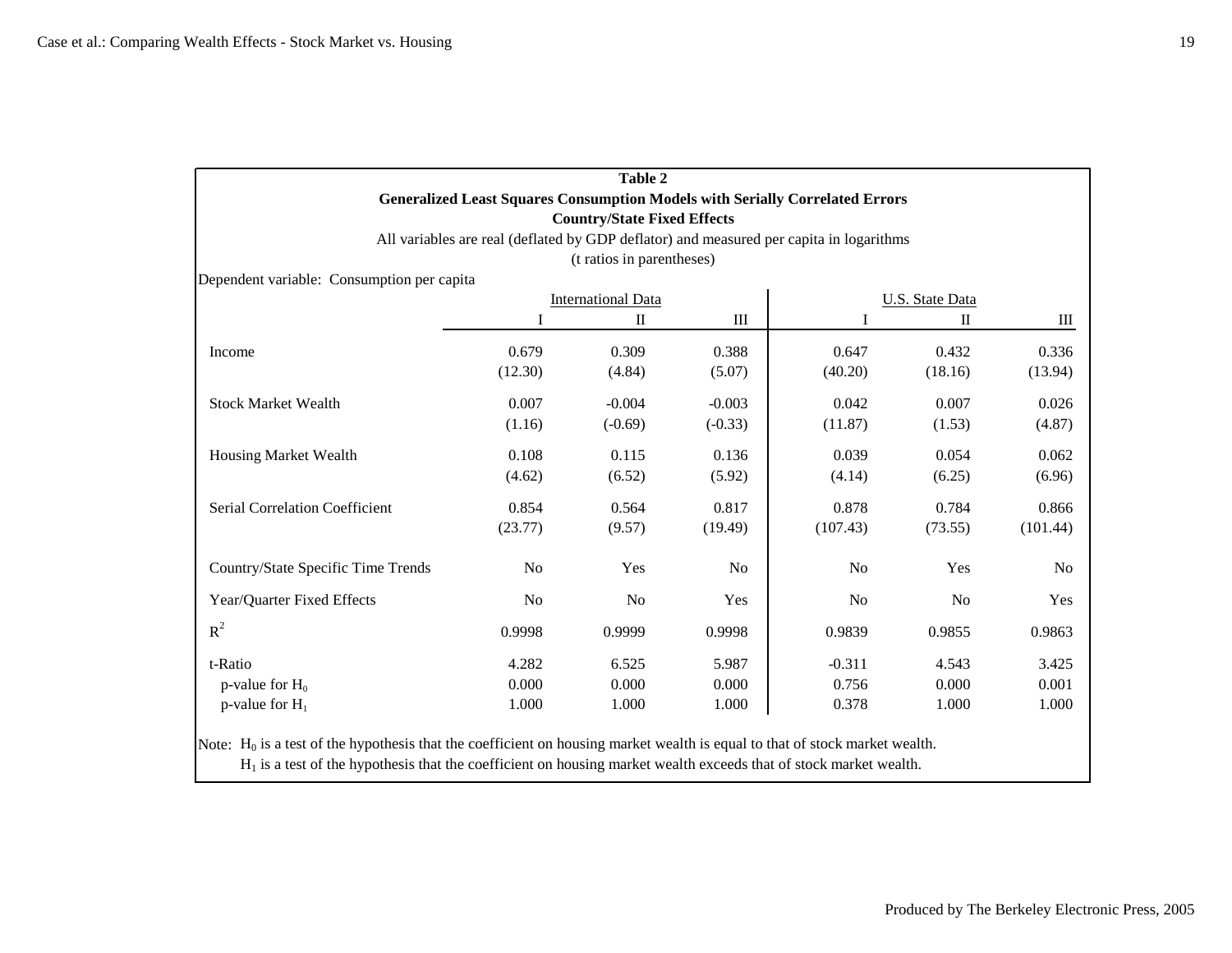|                                            |                       | Table 3<br><b>Ordinary Least Squares</b><br><b>Consumption Models in First Differences</b><br><b>Country/State Fixed Effects</b> |                       | All variables are real (deflated by GDP deflator) and measured per capita in logarithms |                                 |                  |
|--------------------------------------------|-----------------------|----------------------------------------------------------------------------------------------------------------------------------|-----------------------|-----------------------------------------------------------------------------------------|---------------------------------|------------------|
| Dependent variable: Consumption per capita |                       | (t ratios in parentheses)                                                                                                        |                       |                                                                                         |                                 |                  |
|                                            |                       | <b>International Data</b>                                                                                                        |                       |                                                                                         | <b>U.S. State Data</b>          |                  |
|                                            |                       | $\rm _{II}$                                                                                                                      | $\rm III$             |                                                                                         | $\mathop{\mathrm{II}}\nolimits$ | Ш                |
| Income                                     | 0.266<br>(4.06)       | 0.239<br>(3.49)                                                                                                                  | 0.254<br>(3.34)       | 0.332<br>(14.12)                                                                        | 0.325<br>(13.73)                | 0.274<br>(11.15) |
| <b>Stock Market Wealth</b>                 | $-0.008$<br>$(-1.37)$ | $-0.010$<br>$(-1.67)$                                                                                                            | $-0.007$<br>$(-0.97)$ | 0.001<br>(0.23)                                                                         | 0.002<br>(0.36)                 | 0.003<br>(0.50)  |
| <b>Housing Market Wealth</b>               | 0.128<br>(6.21)       | 0.147<br>(6.56)                                                                                                                  | 0.141<br>(6.37)       | 0.034<br>(3.58)                                                                         | 0.030<br>(3.11)                 | 0.038<br>(3.94)  |
| Country/State Specific Time Trends         | No                    | Yes                                                                                                                              | No                    | No                                                                                      | Yes                             | N <sub>o</sub>   |
| Year/Quarter Fixed Effects                 | No                    | No                                                                                                                               | Yes                   | No                                                                                      | No                              | Yes              |
| Regression $R^2$                           | 0.3943                | 0.4346                                                                                                                           | 0.4807                | 0.0729                                                                                  | 0.0813                          | 0.1458           |
| Durbin-Watson                              | 1.718                 | 1.847                                                                                                                            | 1.705                 | 2.424                                                                                   | 2.445                           | 2.484            |
| t-Ratio                                    | 6.341                 | 6.725                                                                                                                            | 6.518                 | 2.876                                                                                   | 2.437                           | 3.097            |
| p-value for $H_0$                          | 0.000                 | 0.000                                                                                                                            | 0.000                 | 0.004                                                                                   | 0.015                           | 0.002            |
| p-value for $H_1$                          | 1.000                 | 1.000                                                                                                                            | 1.000                 | 0.998                                                                                   | 0.993                           | 0.999            |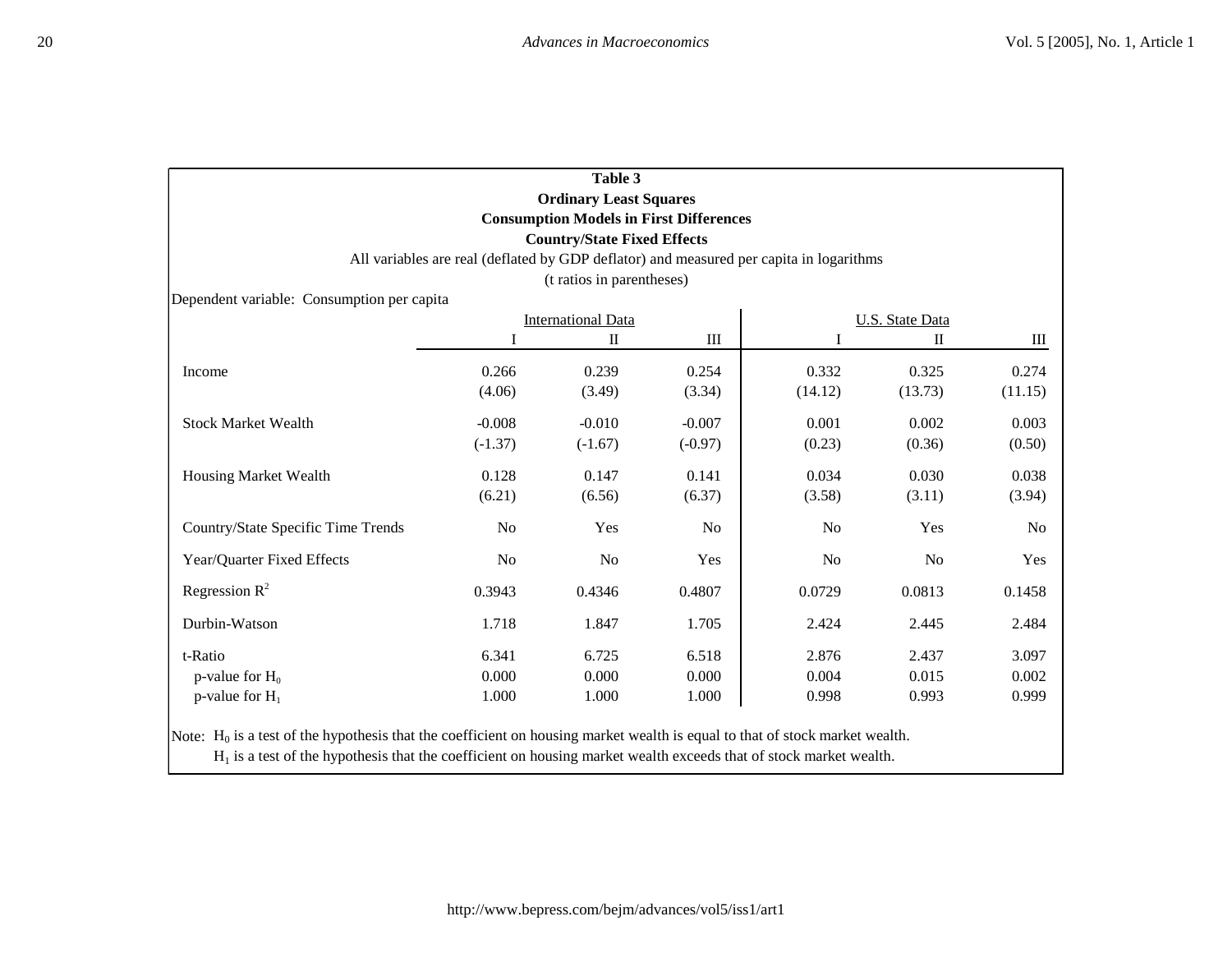|                                                                                                                                                                                                                                                       |                | <b>Table 4</b><br><b>Error Correction Consumption Models</b><br><b>Country/State Fixed Effects</b> |           |                                                                                         |                        |            |
|-------------------------------------------------------------------------------------------------------------------------------------------------------------------------------------------------------------------------------------------------------|----------------|----------------------------------------------------------------------------------------------------|-----------|-----------------------------------------------------------------------------------------|------------------------|------------|
| $\Delta C_i = \alpha \Delta C_{i-1} + \beta_1 \Delta Inc_i + \beta_2 \Delta Stock_i + \beta_3 \Delta House + \gamma [C_{i-1} - Inc_{i-1}] + Fixed Effects + \varepsilon_i$                                                                            |                |                                                                                                    |           |                                                                                         |                        |            |
|                                                                                                                                                                                                                                                       |                |                                                                                                    |           | All variables are real (deflated by GDP deflator) and measured per capita in logarithms |                        |            |
|                                                                                                                                                                                                                                                       |                | (t ratios in parentheses)                                                                          |           |                                                                                         |                        |            |
| Dependent variable: Change in Consumption per capita                                                                                                                                                                                                  |                |                                                                                                    |           |                                                                                         |                        |            |
|                                                                                                                                                                                                                                                       |                | <b>International Data</b>                                                                          |           |                                                                                         | <b>U.S. State Data</b> |            |
|                                                                                                                                                                                                                                                       | I              | $\mathbf I$                                                                                        | Ш         | I                                                                                       | П                      | Ш          |
| Change in Income                                                                                                                                                                                                                                      | 0.283          | 0.297                                                                                              | 0.274     | 0.350                                                                                   | 0.388                  | 0.304      |
|                                                                                                                                                                                                                                                       | (4.33)         | (4.77)                                                                                             | (3.64)    | (14.92)                                                                                 | (16.61)                | (12.57)    |
| Change in Stock Market Wealth                                                                                                                                                                                                                         | $-0.003$       | 0.001                                                                                              | $-0.004$  | $-0.009$                                                                                | $-0.009$               | $-0.003$   |
|                                                                                                                                                                                                                                                       | $(-0.59)$      | (0.26)                                                                                             | $(-0.58)$ | $(-2.02)$                                                                               | $(-2.06)$              | $(-0.51)$  |
| Change in Housing Market Wealth                                                                                                                                                                                                                       | 0.097          | 0.100                                                                                              | 0.107     | 0.044                                                                                   | 0.047                  | 0.054      |
|                                                                                                                                                                                                                                                       | (4.25)         | (4.36)                                                                                             | (4.35)    | (4.33)                                                                                  | (4.60)                 | (5.23)     |
| Lagged Change in Consumption                                                                                                                                                                                                                          | 0.131          | 0.117                                                                                              | 0.150     | $-0.182$                                                                                | $-0.149$               | $-0.227$   |
|                                                                                                                                                                                                                                                       | (2.17)         | (2.01)                                                                                             | (2.32)    | $(-10.75)$                                                                              | $(-8.75)$              | $(-13.44)$ |
| Lagged Ratio of Consumption to Income                                                                                                                                                                                                                 | $-0.077$       | $-0.333$                                                                                           | $-0.071$  | $-0.049$                                                                                | $-0.151$               | $-0.051$   |
|                                                                                                                                                                                                                                                       | $(-2.65)$      | $(-7.04)$                                                                                          | $(-2.45)$ | $(-6.87)$                                                                               | $(-14.00)$             | $(-6.77)$  |
| Country/State Specific Time Trends                                                                                                                                                                                                                    | N <sub>o</sub> | Yes                                                                                                | No        | N <sub>o</sub>                                                                          | Yes                    | No         |
| Year/Quarter Fixed Effects                                                                                                                                                                                                                            | No             | No                                                                                                 | Yes       | No                                                                                      | N <sub>o</sub>         | Yes        |
| $R^2$                                                                                                                                                                                                                                                 | 0.4248         | 0.5634                                                                                             | 0.5044    | 0.1301                                                                                  | 0.1787                 | 0.2169     |
| Durbin-Watson                                                                                                                                                                                                                                         | 1.858          | 1.897                                                                                              | 1.898     | 2.028                                                                                   | 2.009                  | 2.055      |
| t-Ratio                                                                                                                                                                                                                                               | 4.176          | 4.044                                                                                              | 4.369     | 4.305                                                                                   | 4.539                  | 4.727      |
| p-value for $H_0$                                                                                                                                                                                                                                     | 0.000          | 0.000                                                                                              | 0.000     | 0.000                                                                                   | 0.000                  | 0.000      |
| p-value for $H_1$                                                                                                                                                                                                                                     | 1.000          | 1.000                                                                                              | 1.000     | 1.000                                                                                   | 1.000                  | 1.000      |
| Note: $H_0$ is a test of the hypothesis that the coefficient on housing market wealth is equal to that of stock market wealth.<br>$H1$ is a test of the hypothesis that the coefficient on housing market wealth exceeds that of stock market wealth. |                |                                                                                                    |           |                                                                                         |                        |            |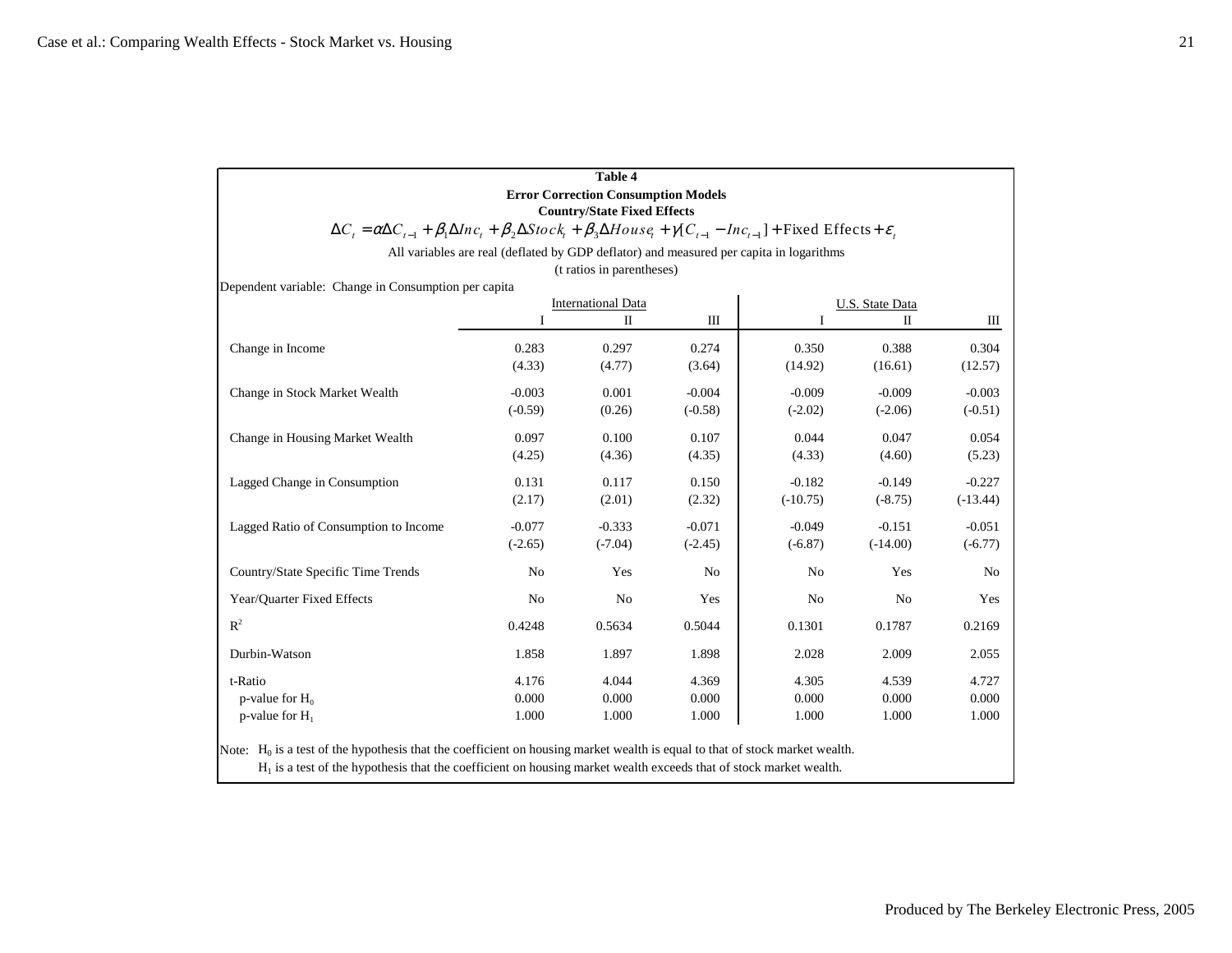regressions for both panels. Thus, transitory shocks, arising from changes in other variables in the model or the error term in the regression, will have an immediate effect on consumption but will eventually be offset unless the shocks are ultimately confirmed by income changes. Again, the results support the highly significant immediate effect of housing market wealth upon consumption; the effect is especially large relative to that of financial wealth.<sup>12</sup>

In Table 5 we introduce a lagged stock market response within the ECM framework. There are, perhaps, reasons to expect some time lags: household inattention, evaluation of household finances only at periodic intervals (such as annual tax reporting times), adjustment costs to changing consumption, and habit formation. Some of these reasons are confirmed with survey data on individual consumers' decisions. Kennickell and Starr-McCluer (1997) found that households have only imperfect knowledge of their own financial wealth, and so it would be expected that they should not all react instantaneously to changes in components of that wealth. Dynan and Maki (2001) have presented evidence using household data that the stock market wealth effect, to the extent that it is measurable, operates as a lagged adjustment process.<sup>13</sup> We amend our preferred specification to add a lagged term in the regressions.<sup>14</sup> We do not include lags on household housing wealth, given the strong serial correlation of home price changes, which would introduce substantial multicollinearity into the regression. The results reported in Table 5 including the lagged change in the stock market wealth variable are very similar to those reported in Table 4. The estimated effect of housing wealth is somewhat stronger in Table 5. Indeed, for the United States the estimates are fifty percent larger. The estimated effect of stock market wealth is also generally increased in Table 5. For Models I and II (which exclude yearspecific fixed effects) the sum of the coefficients on stock market wealth is generally positive, but these effects are generally statistically insignificant.

1

 $12$  Our data measure financial and housing wealth levels at the end of each period, rather than their averages throughout each period. Therefore, we also estimated each of the 24 regressions reported in Tables 1 through 4 using one- and two-period leads and lags in the measures of housing and financial assets. The character of these results is consistent with those reported in the text: measures of housing wealth were significant; measures of financial wealth were sometimes insignificant. Where significant, the magnitude of the coefficient on housing wealth exceeded that of financial wealth. The results are robust. They are available upon request.

<sup>&</sup>lt;sup>13</sup> Of course, there is also likely to be an even longer-term and much smaller effect of stock market wealth, operating over decades or even generations, but it is not realistic for us to estimate such an effect with our data.

<sup>&</sup>lt;sup>14</sup> To make the lagged responses comparable for the panel of the United States and developed nations, we aggregate the quarterly state data to years and analyze the one-year lag in stock market wealth at the state level. Note that this reduces the degrees of freedom in the state panel by about 75 percent.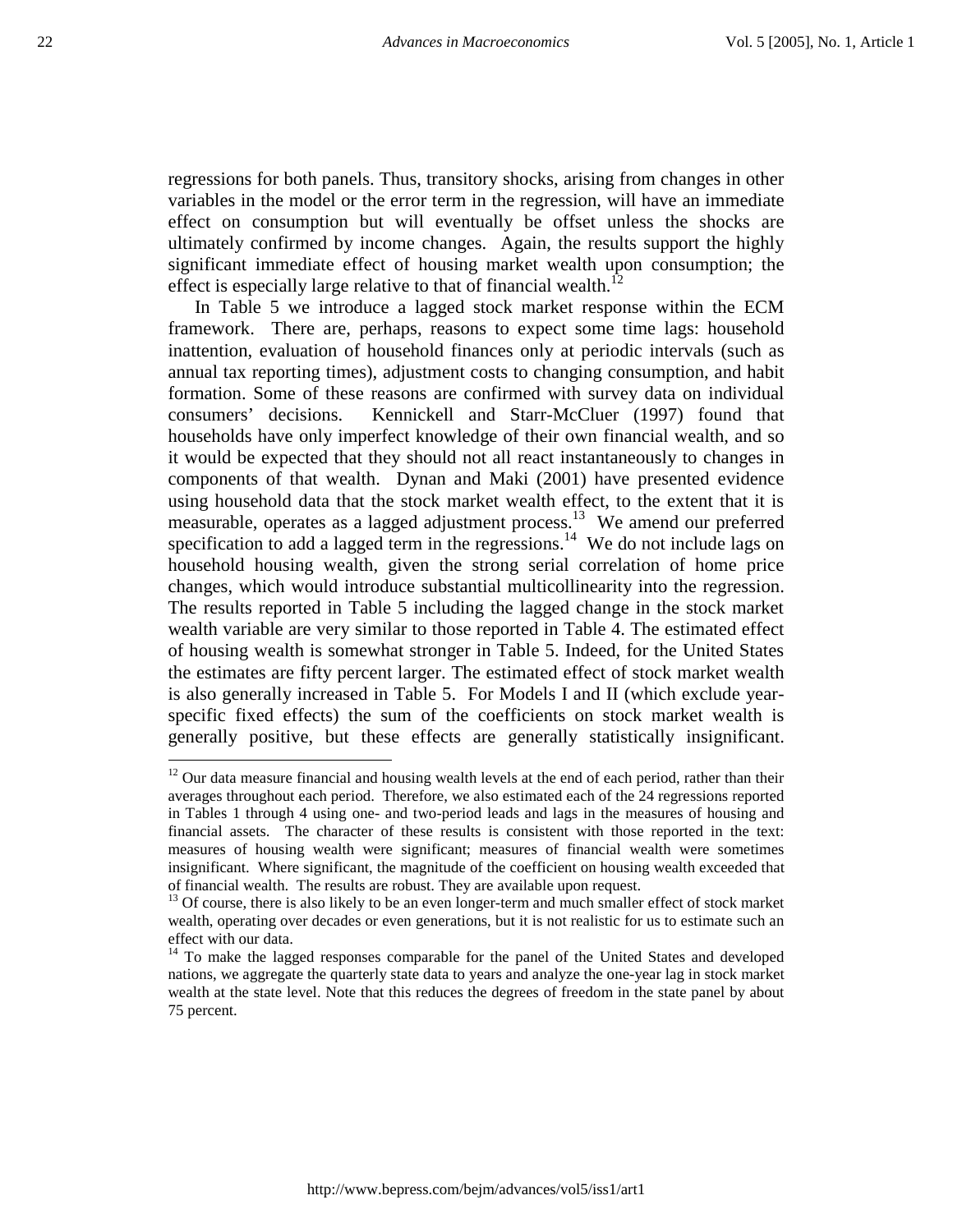| $\gamma[C_{t-1} - Inc_{t-1}] + \beta_4 \Delta Stock_{t-1} + Fixed Effects + \varepsilon_t$<br>All variables are real (deflated by GDP deflator) and measured per capita in logarithms<br>Ш<br>0.256<br>(3.18)<br>$-0.006$<br>$(-0.71)$ | I<br>0.370<br>(7.43)<br>$-0.009$ | U.S. State Data<br>П<br>0.493<br>(10.27)                                                                                                                                                                                                                                               | Ш<br>0.358 |
|----------------------------------------------------------------------------------------------------------------------------------------------------------------------------------------------------------------------------------------|----------------------------------|----------------------------------------------------------------------------------------------------------------------------------------------------------------------------------------------------------------------------------------------------------------------------------------|------------|
|                                                                                                                                                                                                                                        |                                  |                                                                                                                                                                                                                                                                                        |            |
|                                                                                                                                                                                                                                        |                                  |                                                                                                                                                                                                                                                                                        |            |
|                                                                                                                                                                                                                                        |                                  |                                                                                                                                                                                                                                                                                        |            |
|                                                                                                                                                                                                                                        |                                  |                                                                                                                                                                                                                                                                                        |            |
|                                                                                                                                                                                                                                        |                                  |                                                                                                                                                                                                                                                                                        |            |
|                                                                                                                                                                                                                                        |                                  |                                                                                                                                                                                                                                                                                        | (6.44)     |
|                                                                                                                                                                                                                                        |                                  | $-0.003$                                                                                                                                                                                                                                                                               | $-0.010$   |
|                                                                                                                                                                                                                                        | $(-0.94)$                        | $(-0.38)$                                                                                                                                                                                                                                                                              | $(-0.67)$  |
| 0.104                                                                                                                                                                                                                                  | 0.094                            | 0.104                                                                                                                                                                                                                                                                                  | 0.081      |
| (4.08)                                                                                                                                                                                                                                 | (4.89)                           | (5.11)                                                                                                                                                                                                                                                                                 | (4.23)     |
| 0.156                                                                                                                                                                                                                                  | 0.288                            | 0.361                                                                                                                                                                                                                                                                                  | 0.245      |
| (2.24)                                                                                                                                                                                                                                 | (8.05)                           | (10.34)                                                                                                                                                                                                                                                                                | (6.85)     |
| $-0.074$                                                                                                                                                                                                                               | $-0.188$                         | $-0.514$                                                                                                                                                                                                                                                                               | $-0.171$   |
| $(-2.51)$                                                                                                                                                                                                                              |                                  | $(-15.36)$                                                                                                                                                                                                                                                                             | $(-7.70)$  |
| 0.005                                                                                                                                                                                                                                  | 0.008                            | 0.009                                                                                                                                                                                                                                                                                  | 0.010      |
| (0.58)                                                                                                                                                                                                                                 | (0.96)                           | (1.09)                                                                                                                                                                                                                                                                                 | (0.68)     |
| No                                                                                                                                                                                                                                     | No                               | Yes                                                                                                                                                                                                                                                                                    | No         |
| Yes                                                                                                                                                                                                                                    | No                               | No                                                                                                                                                                                                                                                                                     | Yes        |
| 0.5002                                                                                                                                                                                                                                 |                                  | 0.4519                                                                                                                                                                                                                                                                                 | 0.4478     |
| 4.154                                                                                                                                                                                                                                  | 4.524                            | 4.564                                                                                                                                                                                                                                                                                  | 3.902      |
| 168                                                                                                                                                                                                                                    | 703                              | 652                                                                                                                                                                                                                                                                                    | 689        |
| 0.000                                                                                                                                                                                                                                  | 0.000                            | 0.000                                                                                                                                                                                                                                                                                  | 0.000      |
| 1.000                                                                                                                                                                                                                                  | 1.000                            | 1.000                                                                                                                                                                                                                                                                                  | 1.000      |
|                                                                                                                                                                                                                                        |                                  | $(-8.45)$<br>0.3032<br>Note: $H_0$ is a test of the hypothesis that the coefficient on housing market wealth is equal to that of stock market wealth.<br>H <sub>1</sub> is a test of the hypothesis that the coefficient on housing market wealth exceeds that of stock market wealth. |            |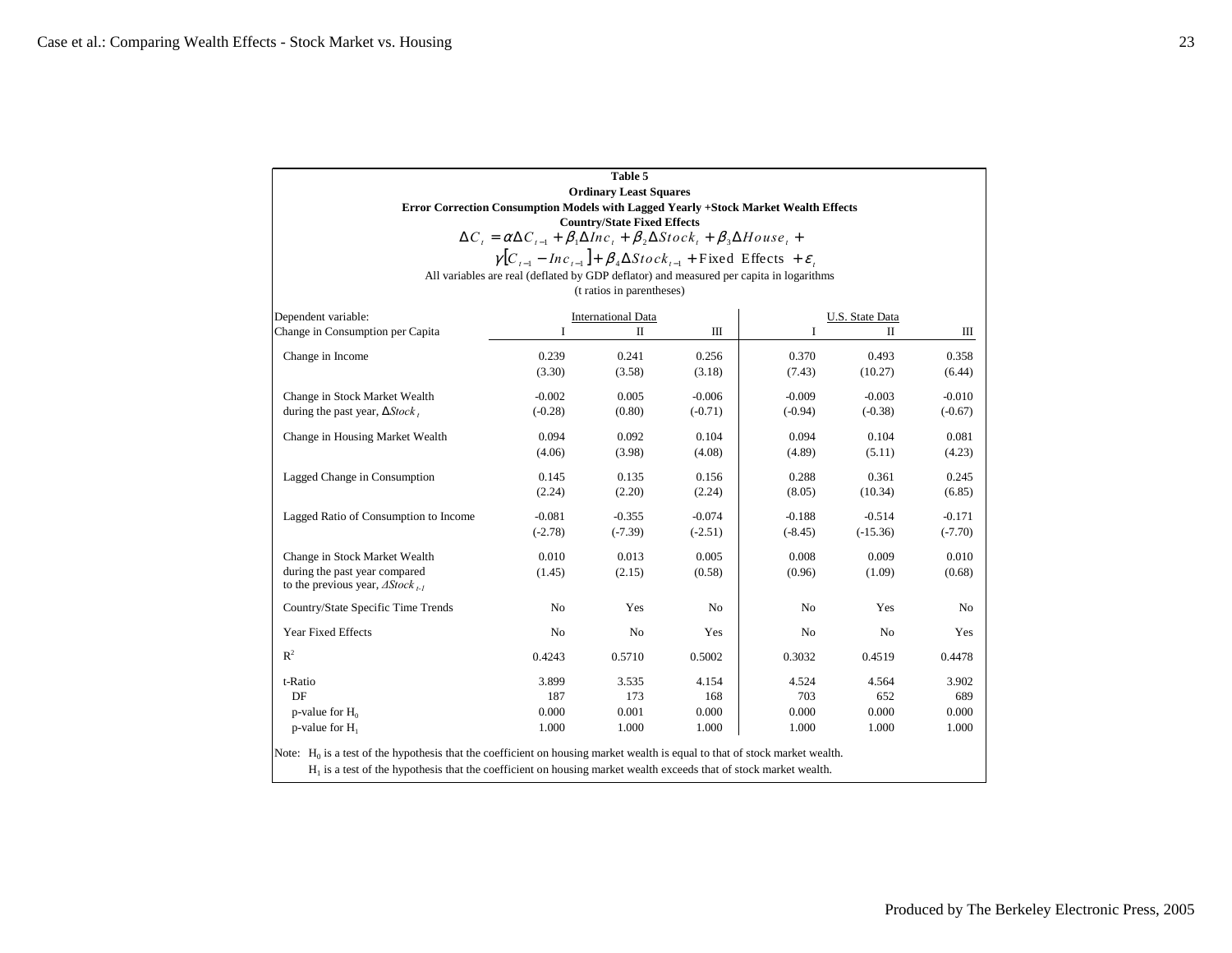We also investigated the importance of simple demographics - the age distributions of each of the populations - since theory implies that the wealth effect should be different for different phases of the life cycle. For the panel of U.S. states, we relied upon estimates of the age distribution produced annually by the CPS since 1982. We computed the fraction of the population aged 60 or above by state and year and interpolated to quarters. For the panel of OECD countries, we aggregated the raw data reported in the Human Mortality Database. For 11 of the 14 countries in our panel, we were able to compute an estimate of the fraction of the population aged 60 and above for each relevant year. The age distribution is not available for the U.K., so we used the series reported for England and Wales. The raw data are not available for Belgium and Ireland, so we dropped these countries. We added interaction-effect terms to the Table 5 regressions, in an effort to estimate how the wealth effect is affected by age. The estimated age-interaction effect variables were not statistically significant, and these results are omitted here.

The state and country data do not show enough variation in age distribution over our sample period to allow good estimates of the interaction of wealth effect with age. However, it should be noted that Campbell and Cocco (2004), using data on individual households, did find evidence that the housing wealth effect is higher for older households.

Because of changes in institutional details, at least for the United States, there is concern that the housing wealth effect might change through time. The Tax Reform Act of 1986 (TRA86) greatly advantaged the use of housing equity for consumption (by eliminating the deductibility of all other interest payments for consumer credit). Passage of the act greatly encouraged financial institutions to establish lines of credit secured by home equity during the fourth quarter of 1986. Even if homeowners do not plan to access their home equity for consumption, their knowledge that this equity will increase would work towards diminishing the precautionary saving motive, a motive which has been shown to be an important determinant of consumption expenditure (Kennickell and Lusardi, 2004).

Appendix Table 2 presents variants of our preferred statistical models, the first differences and the ECM models, for the panel of U.S. states. In these regressions, we distinguish between the potential effects of housing wealth on consumption before and after the last quarter of 1986. In both the first differences and the ECM models, the estimated effects of housing market wealth upon consumption are substantially larger after the passage of TRA86. The point estimates are between two and ten times larger after the change in the tax law, and these differences are highly significant statistically. The comparisons are hardly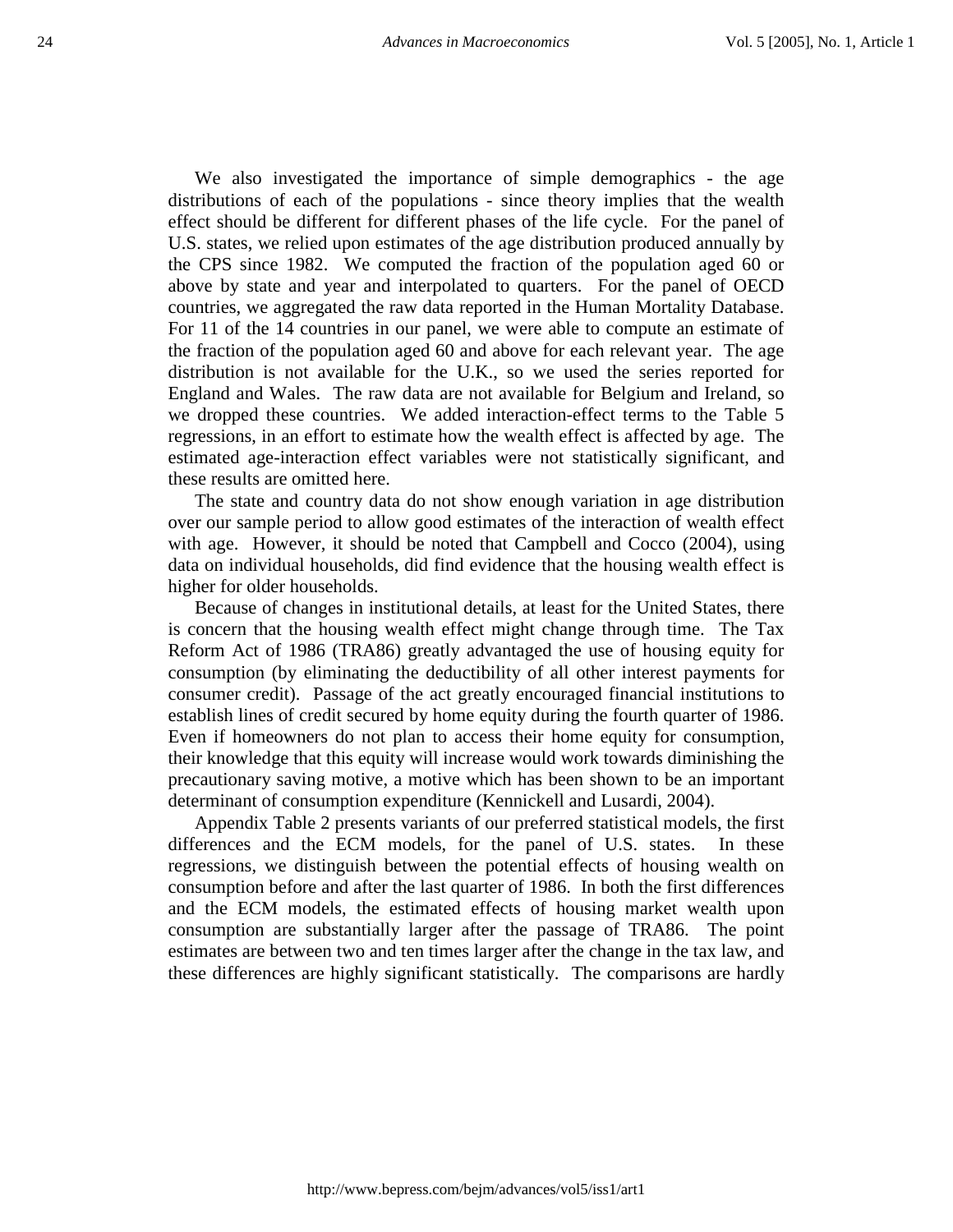$\overline{\phantom{a}}$ 

definite, and in two of the three specifications, they merely interpret a specific intercept shift.<sup>15</sup> But they are quite suggestive.

Finally, some evidence suggests that housing consumers may react differently to perceived increases in housing values compared to perceived declines in asset values. Genesove and Mayer (2001) have shown that home sellers behave differently, as suggested by Kahneman and Tversky's prospect theory, in reaction to declines in home prices, than in reaction to rises. Apparently the painful regret due to loss of home value has different psychological consequences than does the pleasant elation due to increase in home value, which frees up new opportunities to consume home equity. Appendix Table 3 provides additional evidence, again based upon the panel of U.S. states, using the same preferred models. The table compares the effects of increases in housing market wealth upon consumption with the effects of decreases in housing market wealth upon consumption. For each of the specifications, the results indicate that increases in housing market wealth have positive and significant effects upon consumption, but declines in housing market wealth have no effect at all upon consumption. A t-test soundly rejects the hypothesis that the consumption response to changes in housing wealth is the same for wealth increases and for wealth decreases.

For each of the twelve variants reported in Appendix Tables 2 and 3, the basic finding – that the effects of housing market wealth upon consumption are large relative to the effects of stock market wealth upon consumption – remains unchanged.

Drawing the various results reported in this paper together, we offer also some final thoughts on the inference of causality. There is naturally some skepticism about the estimation of simple macroeconomic structural relations (see, e.g., Cooley and Leroy, 1981 or Leamer, 1983). Underlying our analysis is an assumption that it is useful to think of causality as running from wealth components to consumption, and not that, for example, the two are determined by some third variable, such as a general measure of "confidence" in the economy. The results presented imply that it is useful to think of consumption as determined in accordance with one of our models. Recall that our measure of housing wealth excludes wealth changes due to changes in size or quality of homes, changes that are likely to correlate with variations in consumption merely because housing services are a component of consumption. We have alluded above to evidence from individual households that the reaction of consumption to stock market increases is stronger for stockholders than for non-stockholders, and that the reaction of consumption to housing price increases is stronger for homeowners than for renters. This supports our structural interpretation, especially in

<sup>&</sup>lt;sup>15</sup> Note that specification II includes state-specific time trends as well as an intercept shift with time.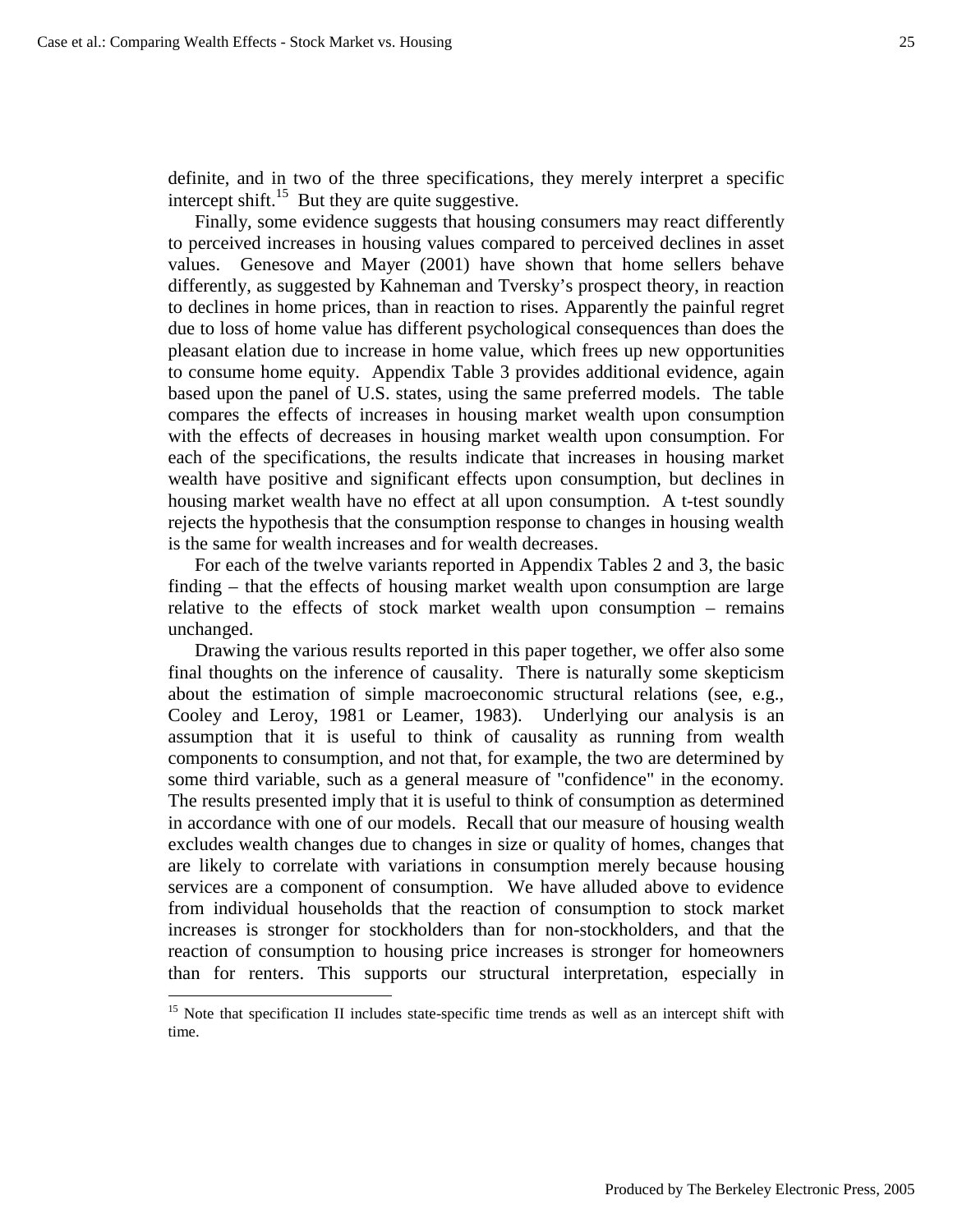comparison to a model in which general "confidence" determines both consumption and asset prices. Our statistical results clearly demonstrate that the reaction of consumption to home prices increased after 1986, when tax law changes began to favor borrowing against home equity and when home equity loans became more widely available. They also document an asymmetry, as suggested by psychological theory, in households' reactions to home price increases as compared with households' reactions to price decreases.

#### **V. Conclusion**

The importance of housing market wealth and financial wealth in affecting consumption is an empirical matter. We have examined this wealth effect with two panels of cross-sectional time-series data that are more comprehensive than any applied before and with a number of different econometric specifications.

The numerical results vary somewhat with different econometric specifications, and so any numerical conclusion must be tentative. We find at best weak evidence of a stock market wealth effect. However, we do find strong evidence that variations in housing market wealth have important effects upon consumption. This evidence arises consistently using panels of U.S. states and industrial countries and is robust to differences in model specification.

For example, according to the results presented in Table 2 for Model I, a ten percent increase in housing wealth increases consumption by roughly 1.1 percent for the international panel, while a ten percent increase in stock market wealth has virtually no effect upon consumption. For the panel of U.S. states in Table 2 (Model I), a ten percent increase in housing wealth and in stock market wealth have about the same effect on consumption – an increase of 0.4 percent. According to the ECM model, Table 4 (Model I), the immediate effect of a ten percent increase in housing wealth is an increase in consumption of one percent for the panel of Western countries, while a ten percent increase in financial wealth has a negligible effect. According to the same model, the immediate effect of a ten percent increase in housing wealth is an increase in consumption of 0.4 percent for the panel of U.S. states while a ten percent increase in financial wealth has no effect. (Actually, the point estimate is negative.) Absent a second shock, the effect of a ten percent increase in housing wealth is reduced to 0.3 percent after four quarters and to 0.2 percent after ten quarters.

These calculations should not imply a false precision in the interpretation of our econometric models. Nevertheless, they do support the conclusion that changes in housing prices should be considered to have a larger and more important impact than changes in stock market prices in influencing household consumption in the U.S. and in other developed countries.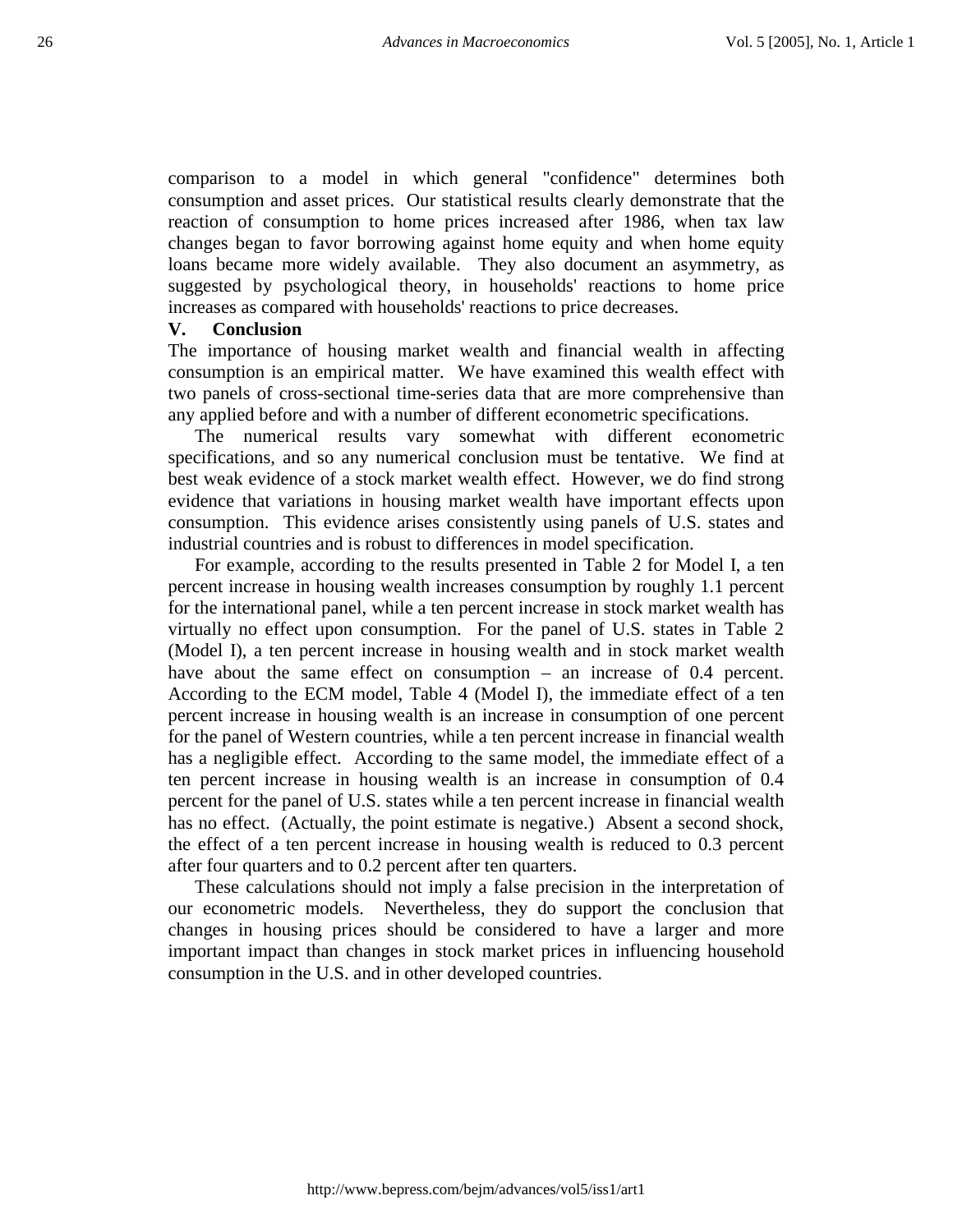|                                    | <b>Appendix Table 1</b>                                                                                                                                                                                            |                  |                  |                     |                       |  |  |  |  |  |  |  |  |
|------------------------------------|--------------------------------------------------------------------------------------------------------------------------------------------------------------------------------------------------------------------|------------------|------------------|---------------------|-----------------------|--|--|--|--|--|--|--|--|
|                                    | P-Values for Unit Roots in Individual Time Series and                                                                                                                                                              |                  |                  |                     |                       |  |  |  |  |  |  |  |  |
|                                    | <b>Fisher Tests for a Common Root in Panels of States and Countries</b><br>No Intercept, No Trend in ADF Specifications<br>All variables are real (deflated by GDP deflator) and measured per capita in logarithms |                  |                  |                     |                       |  |  |  |  |  |  |  |  |
|                                    |                                                                                                                                                                                                                    |                  |                  |                     |                       |  |  |  |  |  |  |  |  |
|                                    |                                                                                                                                                                                                                    |                  |                  |                     |                       |  |  |  |  |  |  |  |  |
|                                    | A. US States                                                                                                                                                                                                       |                  |                  |                     |                       |  |  |  |  |  |  |  |  |
|                                    |                                                                                                                                                                                                                    |                  |                  |                     |                       |  |  |  |  |  |  |  |  |
|                                    |                                                                                                                                                                                                                    |                  |                  | Variable            |                       |  |  |  |  |  |  |  |  |
|                                    | <b>State</b>                                                                                                                                                                                                       | Consumption      | Income           | <b>Stock Wealth</b> | <b>Housing Wealth</b> |  |  |  |  |  |  |  |  |
|                                    | AL                                                                                                                                                                                                                 | 0.0000           | 0.1510           | 0.0061              | 0.0014                |  |  |  |  |  |  |  |  |
|                                    | AK                                                                                                                                                                                                                 | 0.0026           | 0.0054           | 0.0049              | 0.0000                |  |  |  |  |  |  |  |  |
|                                    | AZ                                                                                                                                                                                                                 | 0.0357           | 0.1690           | 0.0011              | 0.0033                |  |  |  |  |  |  |  |  |
|                                    | AR                                                                                                                                                                                                                 | 0.0301           | 0.0641           | 0.0041              | 0.0068                |  |  |  |  |  |  |  |  |
|                                    | CA                                                                                                                                                                                                                 | 0.0073           | 0.1059           | 0.0028              | 0.1106                |  |  |  |  |  |  |  |  |
|                                    | $_{\rm CO}$                                                                                                                                                                                                        | 0.0209           | 0.2336           | 0.0256              | 0.0967                |  |  |  |  |  |  |  |  |
|                                    | CT                                                                                                                                                                                                                 | 0.0120           | 0.1685           | 0.0069              | 0.0918                |  |  |  |  |  |  |  |  |
|                                    | DE                                                                                                                                                                                                                 | 0.0254           | 0.2457           | 0.0010              | 0.0770                |  |  |  |  |  |  |  |  |
|                                    | DC<br>FL                                                                                                                                                                                                           | 0.0066           | 0.1439           | 0.0030              | 0.0153                |  |  |  |  |  |  |  |  |
|                                    | GA                                                                                                                                                                                                                 | 0.0157           | 0.0978           | 0.0118              | 0.0025                |  |  |  |  |  |  |  |  |
|                                    |                                                                                                                                                                                                                    | 0.0095           | 0.1882           | 0.0026              | 0.0611                |  |  |  |  |  |  |  |  |
|                                    | HI<br>ID                                                                                                                                                                                                           | 0.0713<br>0.0139 | 0.0305<br>0.0623 | 0.0107<br>0.0029    | 0.1320<br>0.0072      |  |  |  |  |  |  |  |  |
|                                    | IL                                                                                                                                                                                                                 | 0.1293           | 0.0445           | 0.0032              | 0.1320                |  |  |  |  |  |  |  |  |
|                                    | IN                                                                                                                                                                                                                 | 0.1171           | 0.0319           | 0.0024              | 0.1264                |  |  |  |  |  |  |  |  |
|                                    | IA                                                                                                                                                                                                                 | 0.0318           | 0.0010           | 0.0056              | 0.1192                |  |  |  |  |  |  |  |  |
|                                    | <b>KS</b>                                                                                                                                                                                                          | 0.0476           | 0.0652           | 0.0022              | 0.0029                |  |  |  |  |  |  |  |  |
|                                    | KY                                                                                                                                                                                                                 | 0.0344           | 0.0095           | 0.0032              | 0.0781                |  |  |  |  |  |  |  |  |
|                                    | LA                                                                                                                                                                                                                 | 0.0426           | 0.0265           | 0.0078              | 0.1268                |  |  |  |  |  |  |  |  |
|                                    | <b>ME</b>                                                                                                                                                                                                          | 0.0345           | 0.1453           | 0.0019              | 0.0547                |  |  |  |  |  |  |  |  |
|                                    | MD                                                                                                                                                                                                                 | 0.0190           | 0.2702           | 0.0012              | 0.0578                |  |  |  |  |  |  |  |  |
|                                    | MA                                                                                                                                                                                                                 | 0.0111           | 0.1587           | 0.0062              | 0.1380                |  |  |  |  |  |  |  |  |
|                                    | МI                                                                                                                                                                                                                 | 0.1242           | 0.0829           | 0.0040              | 0.2486                |  |  |  |  |  |  |  |  |
| p-Values from ADF Test with 4 Lags | MN                                                                                                                                                                                                                 | 0.0592           | 0.0100           | 0.0057              | 0.0497                |  |  |  |  |  |  |  |  |
|                                    | MS                                                                                                                                                                                                                 | 0.0045           | 0.0884           | 0.0119              | 0.0262                |  |  |  |  |  |  |  |  |
|                                    | MO                                                                                                                                                                                                                 | 0.0485           | 0.1360           | 0.0019              | 0.1323                |  |  |  |  |  |  |  |  |
|                                    | MT                                                                                                                                                                                                                 | 0.0001           | 0.0005           | 0.0054              | 0.0050                |  |  |  |  |  |  |  |  |
|                                    | <b>NE</b>                                                                                                                                                                                                          | 0.1397           | 0.0156           | 0.0040              | 0.0956                |  |  |  |  |  |  |  |  |
|                                    | NV                                                                                                                                                                                                                 | 0.0106           | 0.0724           | 0.0050              | 0.0175                |  |  |  |  |  |  |  |  |
|                                    | NH                                                                                                                                                                                                                 | 0.0082           | 0.1407           | 0.0015              | 0.1471                |  |  |  |  |  |  |  |  |
|                                    | NJ                                                                                                                                                                                                                 | 0.0367           | 0.1388           | 0.0060              | 0.1004                |  |  |  |  |  |  |  |  |
|                                    | NM                                                                                                                                                                                                                 | 0.0023           | 0.0797           | 0.0052              | 0.0332                |  |  |  |  |  |  |  |  |
|                                    | NY                                                                                                                                                                                                                 | 0.0519           | 0.1017           | 0.0058              | 0.0765                |  |  |  |  |  |  |  |  |
|                                    | NC                                                                                                                                                                                                                 | 0.0212           | 0.1267           | 0.0026              | 0.0593                |  |  |  |  |  |  |  |  |
|                                    | ND                                                                                                                                                                                                                 | 0.0175           | 0.0000           | 0.0077              | 0.0020                |  |  |  |  |  |  |  |  |
|                                    | OH                                                                                                                                                                                                                 | 0.1298           | 0.0993           | 0.0037              | 0.2245                |  |  |  |  |  |  |  |  |
|                                    | OK                                                                                                                                                                                                                 | 0.0044           | 0.0007           | 0.0044              | 0.1025                |  |  |  |  |  |  |  |  |
|                                    | <b>OR</b>                                                                                                                                                                                                          | 0.0256           | 0.1112           | 0.0018              | 0.2073                |  |  |  |  |  |  |  |  |
|                                    | PA                                                                                                                                                                                                                 | 0.0474           | 0.2258           | 0.0026              | 0.2075                |  |  |  |  |  |  |  |  |
|                                    | RI                                                                                                                                                                                                                 | 0.0020           | 0.0907           | 0.0021              | 0.1207                |  |  |  |  |  |  |  |  |
|                                    | SC<br>SD                                                                                                                                                                                                           | 0.0407<br>0.0914 | 0.0198<br>0.0026 | 0.0025<br>0.0027    | 0.0175<br>0.0000      |  |  |  |  |  |  |  |  |
|                                    | TN                                                                                                                                                                                                                 | 0.0301           | 0.1416           | 0.0048              | 0.0012                |  |  |  |  |  |  |  |  |
|                                    | TX                                                                                                                                                                                                                 | 0.0005           | 0.0280           | 0.0028              | 0.0181                |  |  |  |  |  |  |  |  |
|                                    | UT                                                                                                                                                                                                                 | 0.0410           | 0.2396           | 0.0040              | 0.2361                |  |  |  |  |  |  |  |  |
|                                    | VT                                                                                                                                                                                                                 | 0.0064           | 0.1099           | 0.0051              | 0.1294                |  |  |  |  |  |  |  |  |
|                                    | VA                                                                                                                                                                                                                 | 0.0551           | 0.2422           | 0.0014              | 0.0653                |  |  |  |  |  |  |  |  |
|                                    | WA                                                                                                                                                                                                                 | 0.0456           | 0.3260           | 0.0019              | 0.0546                |  |  |  |  |  |  |  |  |
|                                    | WV                                                                                                                                                                                                                 | 0.0282           | 0.0137           | 0.0032              | 0.0001                |  |  |  |  |  |  |  |  |
|                                    | WI                                                                                                                                                                                                                 | 0.0904           | 0.0626           | 0.0081              | 0.0496                |  |  |  |  |  |  |  |  |
|                                    | WY                                                                                                                                                                                                                 | 0.0216           | 0.0006           | 0.0021              | 0.0444                |  |  |  |  |  |  |  |  |
|                                    | Fisher's $\lambda$                                                                                                                                                                                                 | 413.8610         | 317.9160         | 571.4830            | 368.3870              |  |  |  |  |  |  |  |  |
|                                    | DF                                                                                                                                                                                                                 | 102              | 102              | 102                 | 102                   |  |  |  |  |  |  |  |  |
|                                    | P-Value                                                                                                                                                                                                            | 0.0000           | 0.0000           | 0.0000              | 0.0000                |  |  |  |  |  |  |  |  |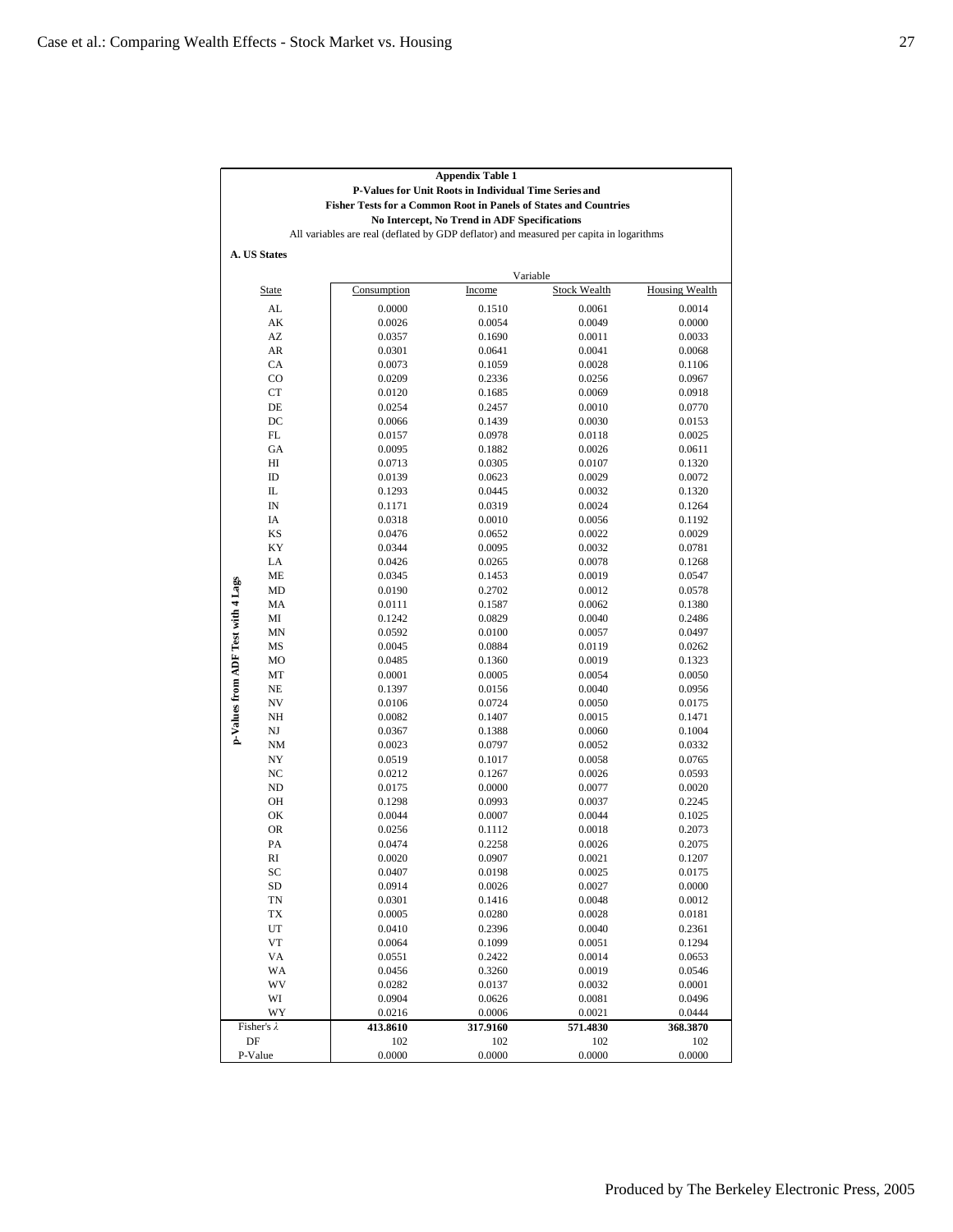|                 | Appendix Table 1 (cont'd)      |                                                                           |          |                     |                |  |  |  |  |  |
|-----------------|--------------------------------|---------------------------------------------------------------------------|----------|---------------------|----------------|--|--|--|--|--|
|                 | <b>B. Individual Countries</b> |                                                                           |          |                     |                |  |  |  |  |  |
|                 |                                |                                                                           |          | Variable            |                |  |  |  |  |  |
|                 | Country                        | Consumption                                                               | Income   | <b>Stock Wealth</b> | Housing Wealth |  |  |  |  |  |
|                 | Belgium                        | 0.0182                                                                    | 0.1921   | 0.0400              | 0.1588         |  |  |  |  |  |
|                 | Canada                         | 0.1651                                                                    | 0.0247   | 0.0010              | 0.1248         |  |  |  |  |  |
| Test with 1 Lag | Denmark                        | 0.0288                                                                    | 0.1645   | 0.0230              | 0.0156         |  |  |  |  |  |
|                 | Finland                        | 0.2856                                                                    | 0.0088   | 0.0057              | 0.0145         |  |  |  |  |  |
|                 | France                         | 0.0929                                                                    | 0.1069   | 0.0072              | 0.0316         |  |  |  |  |  |
|                 | Germany                        |                                                                           |          |                     |                |  |  |  |  |  |
|                 | Ireland                        | 0.2177                                                                    | 0.2726   |                     | 0.2011         |  |  |  |  |  |
| <b>ADF</b>      | Netherlands                    | 0.0990                                                                    | 0.1411   | 0.0339              | 0.1195         |  |  |  |  |  |
|                 | Norway                         | 0.0189                                                                    | 0.1602   | 0.0031              | 0.0347         |  |  |  |  |  |
|                 | Sweden                         | 0.2233                                                                    | 0.1851   | 0.0454              | 0.0377         |  |  |  |  |  |
|                 | Spain                          | 0.0579                                                                    | 0.0102   | 0.0276              | 0.0462         |  |  |  |  |  |
| p-Values from   | Switzerland                    | 0.0041                                                                    | 0.0779   | 0.0117              |                |  |  |  |  |  |
|                 | United Kingdom                 | 0.1684                                                                    | 0.0429   | 0.0563              | 0.0295         |  |  |  |  |  |
|                 | <b>United States</b>           | 0.3281                                                                    | 0.0462   | 0.0299              | 0.0316         |  |  |  |  |  |
|                 | Fisher's $\lambda$             | 67.0677                                                                   | 68.5220  | 101.3580            | 72.3881        |  |  |  |  |  |
|                 | DF                             | 26                                                                        | 26       | 24                  | 24             |  |  |  |  |  |
|                 | P-Value                        | 1.76E-05                                                                  | 1.09E-05 | 1.76E-11            | 9.45E-07       |  |  |  |  |  |
|                 |                                | Note: Missing data preclude meaningful computations in cells marked "--". |          |                     |                |  |  |  |  |  |

| Appendix Table 2: Pre vs Post 1986<br><b>Ordinary Least Squares</b><br><b>Consumption Models in First Differences and Error Correction Models</b><br><b>Country/State Fixed Effects</b><br>All variables are real (deflated by GDP deflator) and measured per capita in logarithms<br>(t ratios in parentheses) |                       |                             |                  |                       |                                |                       |  |  |  |  |
|-----------------------------------------------------------------------------------------------------------------------------------------------------------------------------------------------------------------------------------------------------------------------------------------------------------------|-----------------------|-----------------------------|------------------|-----------------------|--------------------------------|-----------------------|--|--|--|--|
| Dependent variable: Change in Consumption                                                                                                                                                                                                                                                                       |                       | Models in First Differences |                  |                       | <b>Error Correction Models</b> |                       |  |  |  |  |
| per capita                                                                                                                                                                                                                                                                                                      | I                     | П                           | Ш                | I                     | П                              | Ш                     |  |  |  |  |
| Change in Income                                                                                                                                                                                                                                                                                                | 0.326<br>(13.82)      | 0.318<br>(13.43)            | 0.267<br>(10.88) | 0.346<br>(14.78)      | 0.386<br>(16.53)               | 0.301<br>(12.45)      |  |  |  |  |
| Change in Stock Market Wealth                                                                                                                                                                                                                                                                                   | $-0.001$<br>$(-0.28)$ | $-0.001$<br>$(-0.21)$       | 0.005<br>(0.87)  | $-0.010$<br>$(-2.34)$ | $-0.011$<br>$(-2.52)$          | $-0.002$<br>$(-0.31)$ |  |  |  |  |
| Pre 1986 Dummy                                                                                                                                                                                                                                                                                                  |                       |                             |                  |                       |                                |                       |  |  |  |  |
| * Change in Housing Wealth                                                                                                                                                                                                                                                                                      | 0.012                 | 0.008                       | 0.014            | 0.025                 | 0.023                          | 0.033                 |  |  |  |  |
|                                                                                                                                                                                                                                                                                                                 | (1.06)                | (0.70)                      | (1.34)           | (2.14)                | (1.93)                         | (2.77)                |  |  |  |  |
| Post 1986 Dummy                                                                                                                                                                                                                                                                                                 |                       |                             |                  |                       |                                |                       |  |  |  |  |
| * Change in Housing Wealth                                                                                                                                                                                                                                                                                      | 0.100                 | 0.098                       | 0.120            | 0.088                 | 0.106                          | 0.110                 |  |  |  |  |
|                                                                                                                                                                                                                                                                                                                 | (5.61)                | (5.36)                      | (6.41)           | (4.97)                | (5.99)                         | (6.01)                |  |  |  |  |
| Lagged Change in Consumption                                                                                                                                                                                                                                                                                    |                       |                             |                  | $-0.175$              | $-0.139$                       | $-0.221$              |  |  |  |  |
|                                                                                                                                                                                                                                                                                                                 |                       |                             |                  | $(-10.28)$            | $(-8.06)$                      | $(-12.98)$            |  |  |  |  |
| Lagged Ratio of Consumption to Income                                                                                                                                                                                                                                                                           |                       |                             |                  | $-0.049$              | $-0.155$                       | $-0.053$              |  |  |  |  |
|                                                                                                                                                                                                                                                                                                                 |                       |                             |                  | $(-6.98)$             | $(-14.35)$                     | $(-7.01)$             |  |  |  |  |
| Country/State Specific Time Trends                                                                                                                                                                                                                                                                              | N <sub>o</sub>        | Yes                         | No               | No                    | Yes                            | N <sub>o</sub>        |  |  |  |  |
| Year/Quarter Fixed Effects                                                                                                                                                                                                                                                                                      | N <sub>0</sub>        | N <sub>o</sub>              | Yes              | No                    | No                             | <b>Yes</b>            |  |  |  |  |
| Regression $R^2$                                                                                                                                                                                                                                                                                                | 0.0781                | 0.0865                      | 0.1523           | 0.1325                | 0.1828                         | 0.2202                |  |  |  |  |
| t-Ratio                                                                                                                                                                                                                                                                                                         | 4.359                 | 4.365                       | 5.105            | 3.029                 | 4.090                          | 3.708                 |  |  |  |  |
| p-value for $H_0$                                                                                                                                                                                                                                                                                               | 0.000                 | 0.000                       | 0.000            | 0.002                 | 0.000                          | 0.000                 |  |  |  |  |
| Note: $H_0$ is a test of the hypothesis that the coefficient on housing market wealth is equal the same before and after 1986.                                                                                                                                                                                  |                       |                             |                  |                       |                                |                       |  |  |  |  |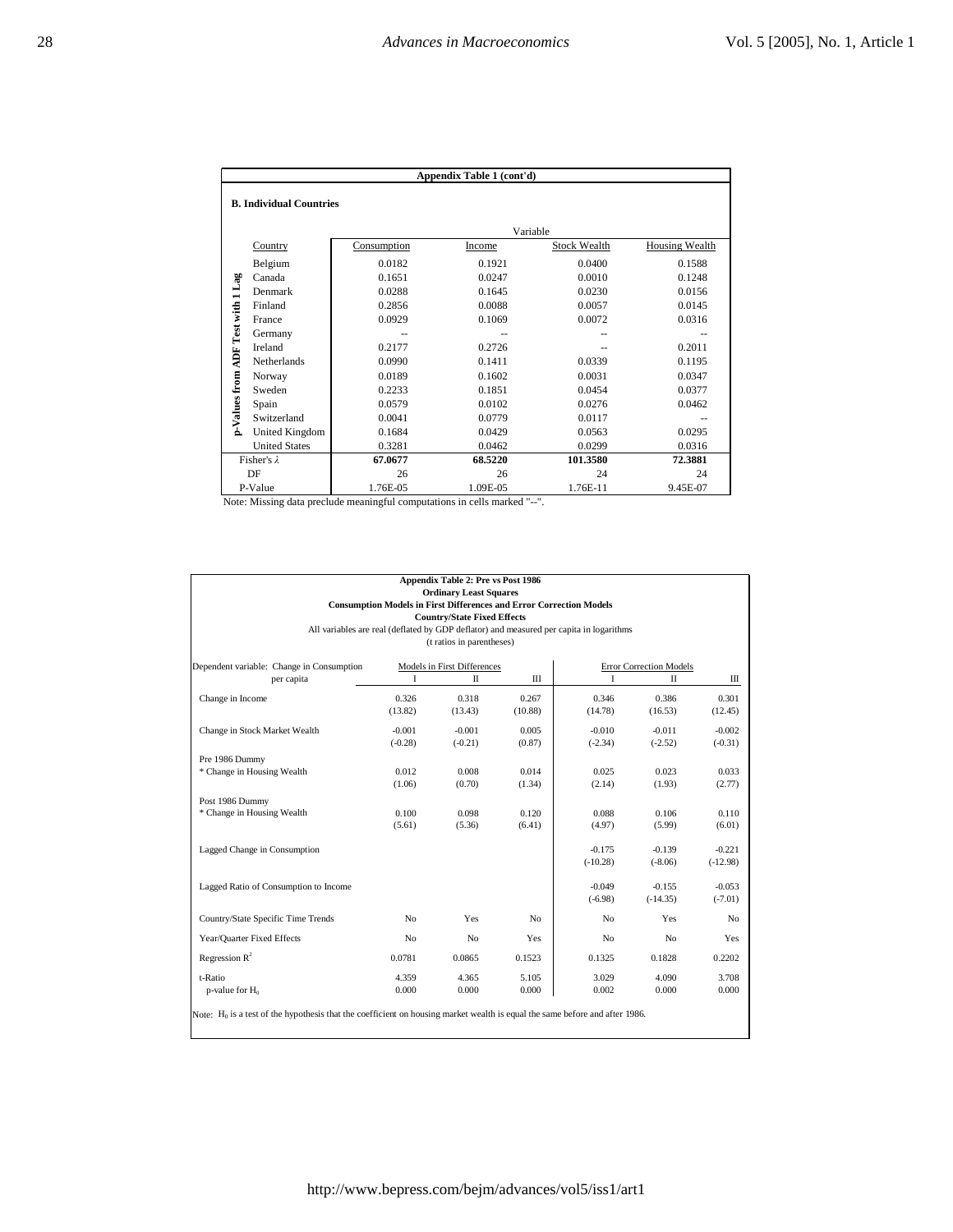|                                           | <b>Appendix Table 3: Housing Wealth Increases vs Decreases</b>                          |                                    |                |                |                                |            |
|-------------------------------------------|-----------------------------------------------------------------------------------------|------------------------------------|----------------|----------------|--------------------------------|------------|
|                                           |                                                                                         | <b>Ordinary Least Squares</b>      |                |                |                                |            |
|                                           | <b>Consumption Models in First Differences and Error Correction Models</b>              |                                    |                |                |                                |            |
|                                           |                                                                                         | <b>Country/State Fixed Effects</b> |                |                |                                |            |
|                                           | All variables are real (deflated by GDP deflator) and measured per capita in logarithms |                                    |                |                |                                |            |
|                                           |                                                                                         | (t ratios in parentheses)          |                |                |                                |            |
| Dependent variable: Change in Consumption |                                                                                         | Models in First Differences        |                |                | <b>Error Correction Models</b> |            |
| per capita                                | I                                                                                       | $\mathbf{I}$                       | Ш              | I              | $\rm II$                       | Ш          |
| Change in Income                          | 0.329                                                                                   | 0.322                              | 0.273          | 0.345          | 0.383                          | 0.302      |
|                                           | (13.97)                                                                                 | (13.58)                            | (11.12)        | (14.73)        | (16.39)                        | (12.46)    |
| Change in Stock Market Wealth             | $-0.001$                                                                                | 0.000                              | 0.003          | $-0.011$       | $-0.011$                       | $-0.003$   |
|                                           | $(-0.13)$                                                                               | $(-0.02)$                          | (0.51)         | $(-2.59)$      | $(-2.61)$                      | $(-0.54)$  |
| Dummy for Housing Wealth Decreases        |                                                                                         |                                    |                |                |                                |            |
| * Change in Housing Wealth                | $-0.003$                                                                                | $-0.020$                           | 0.016          | $-0.004$       | $-0.005$                       | 0.033      |
|                                           | $(-0.18)$                                                                               | $(-1.16)$                          | (1.01)         | $(-0.29)$      | $(-0.34)$                      | (2.09)     |
| Dummy for Housing Wealth Increases        |                                                                                         |                                    |                |                |                                |            |
| * Change in Housing Wealth                | 0.070                                                                                   | 0.077                              | 0.059          | 0.106          | 0.109                          | 0.080      |
|                                           | (4.67)                                                                                  | (4.76)                             | (3.79)         | (5.99)         | (5.94)                         | (4.34)     |
| Lagged Change in Consumption              |                                                                                         |                                    |                | $-0.174$       | $-0.142$                       | $-0.225$   |
|                                           |                                                                                         |                                    |                | $(-10.25)$     | $(-8.32)$                      | $(-13.29)$ |
| Lagged Ratio of Consumption to Income     |                                                                                         |                                    |                | $-0.053$       | $-0.152$                       | $-0.051$   |
|                                           |                                                                                         |                                    |                | $(-7.43)$      | $(-14.19)$                     | $(-6.75)$  |
| Country/State Specific Time Trends        | N <sub>o</sub>                                                                          | Yes                                | N <sub>o</sub> | N <sub>o</sub> | Yes                            | No         |
| Year/Quarter Fixed Effects                | N <sub>o</sub>                                                                          | N <sub>o</sub>                     | Yes            | N <sub>o</sub> | N <sub>o</sub>                 | Yes        |
| Regression $R^2$                          | 0.0755                                                                                  | 0.0849                             | 0.1465         | 0.1348         | 0.1828                         | 0.2176     |
| t-Ratio                                   | 3.097                                                                                   | 3.615                              | 1.714          | 4.274          | 4.069                          | 1.693      |
| p-value for $H_0$                         | 0.002                                                                                   | 0.000                              | 0.087          | 0.000          | 0.000                          | 0.091      |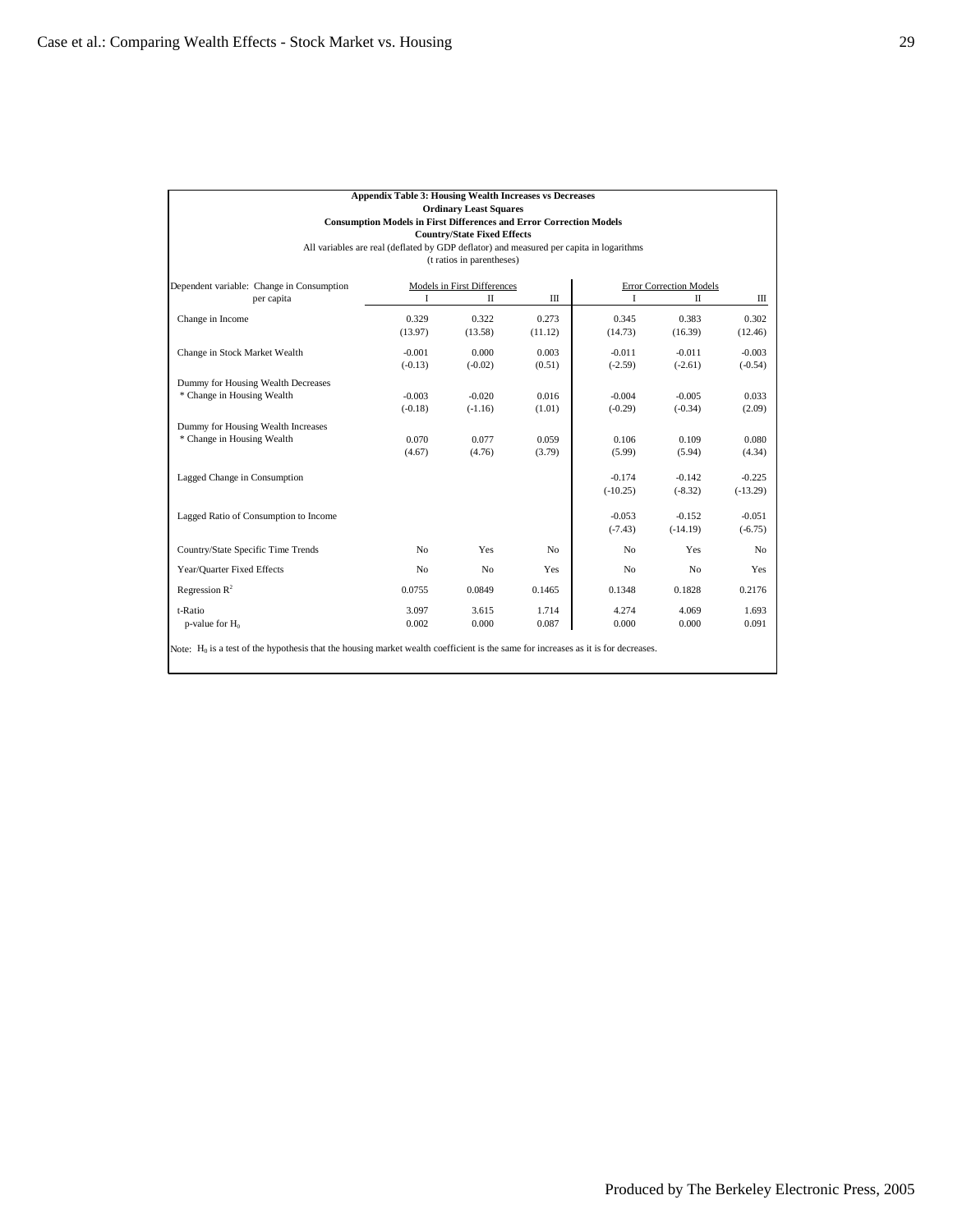#### **References**

- Ando, Albert, and Franco Modigliani, "The Life-Cycle Hypothesis of Saving: Aggregate Implications and Tests," *American Economic Review*, 103, 1963: 55-84.
- Bhatia, K., "Real Estate Assets and Consumer Spending," *Quarterly Journal of Economics*, 102, 1987: 437-443.
- Campbell, John and João Cocco, "How Do House Prices Affect Consumption? Evidence from Micro Data," unpublished paper, Harvard University, 2004.
- Case, Karl E., "The Real Estate Cycle and the Economy: Consequences of the Massachusetts Boom of 1984-1987," *Urban Studies*, 29, 1992: 171-183.
- Case, Karl E. and Robert J. Shiller, "Prices of Single-Family Homes Since 1970: New Indexes for Four Cities," *New England Economic Review*, September-October 1987: 46-56.
- Case, Karl E. and Robert J. Shiller, "The Efficiency of the Market for Single Family Homes," *American Economic Review* 79, 1989: 125–37.
- Cooley, Thomas, and Stephen LeRoy, "Identification and Estimation of Money Demand," *American Economic Review*, 71, 1981: 825-44.
- Dynan, Karen E., and Dean M. Maki, "Does Stock Market Wealth Matter for Consumption?" Washington: Board of Governors of the Federal Reserve System, FEDS Discussion Paper No. 2001-23, 2001.
- Elliott, J. Walter, "Wealth and Wealth Proxies in a Permanent Income Model," *Quarterly Journal of Economics*, 95, 1980: 509-535.
- Engelhardt, Gary V., "House Prices and the Decision to Save for Down Payments," *Journal of Urban Economics*, 36, 1994: 209-237.
- Engelhardt, Gary V., "House Prices and Home Owner Saving Behavior," *Regional Science and Urban Economics*, 26, 1996: 313-336.
- Engelhardt, Gary V. and Christopher J. Mayer, "Gifts for Home Purchase and Housing Market Behavior," *New England Economic Review*, May-June 1994: 47-58.
- Engelhardt, Gary V. and Christopher J. Mayer, "Intergenerational Transfers, Borrowing Constraints, and Savings Behavior: Evidence from the Housing Market," *Journal of Urban Economics*, 44, 1998: 135-157.
- Englund, Peter and Yannis M. Ioannides, "House Price Dynamics: An International Empirical Perspective," *Journal of Housing Economics*, 6, 1997: 119-136.
- Follain, James R. and Stephen Malpezzi, "Are Occupants Accurate Appraisers?" *Review of Public Data Use*, 9, 1981: 47-55.
- Gale, William G. and John Sabelhaus, "Perspectives on the Household Savings Rate," *Brookings Papers on Economic Activity*, 1999: 181-214.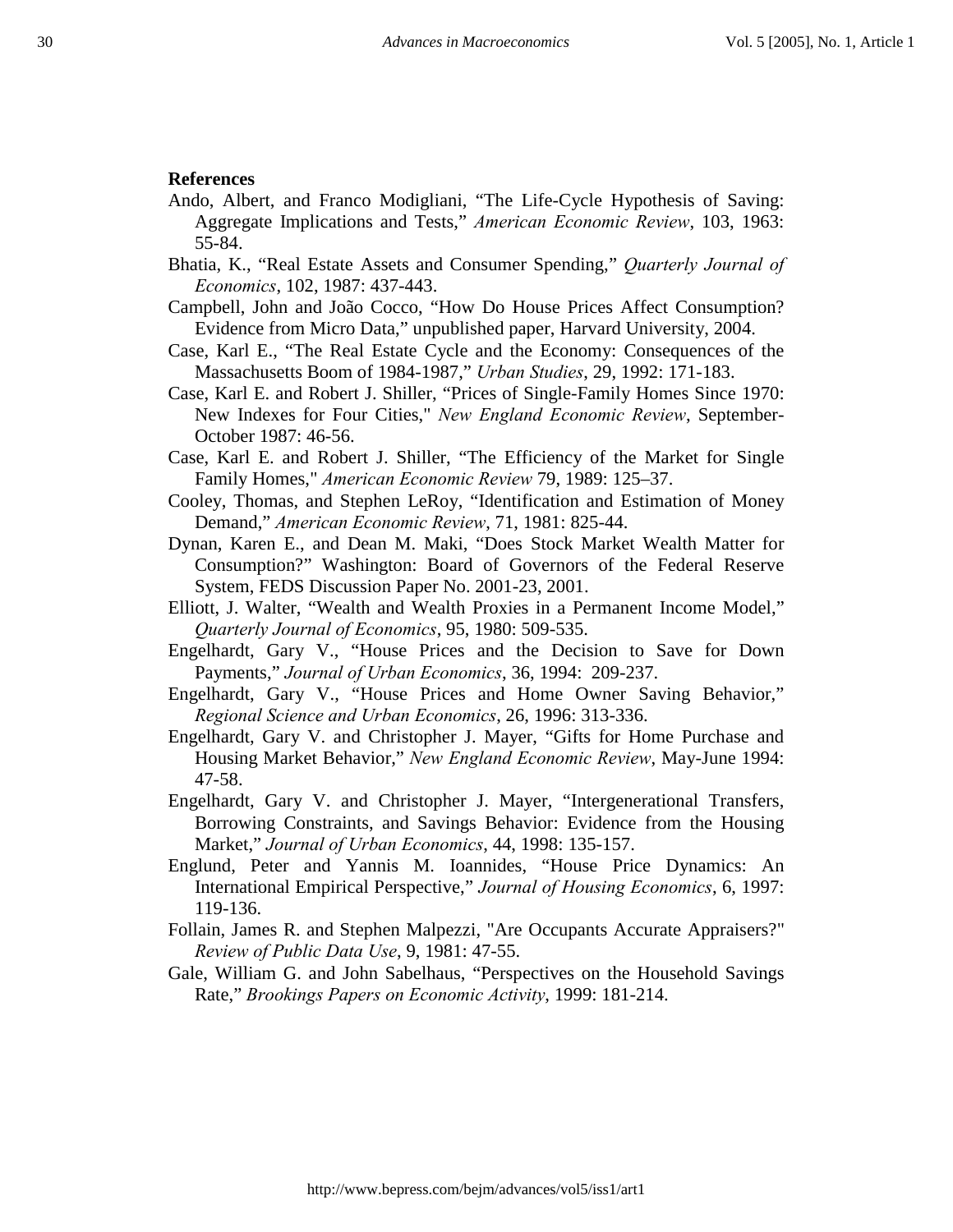- Genesove, David and Christopher J. Mayer, "Loss Aversion and Seller Behavior: Evidence from the Housing Market," *Quarterly Journal of Economics,* 116, 2001: 1233-1260.
- Goodman, John L. and John B. Ittner, "The Accuracy of Home Owners' Estimates of House Value," *Journal of Housing Economics*, 2, 1992: 339-357.
- Greenspan, Alan, "Speech to Mortgage Bankers' Association," Washington, D.C., March 8, 1999.
- Hoynes, Hilary W. and Daniel L. McFadden, "The Impact of Demographics on Housing and Nonhousing Wealth in the United States," in Michael D. Hurd and Yashiro Naohiro, eds., *The Economic Effects of Aging in the United States and Japan* [Chicago: University of Chicago Press for NBER, 1997]: 153-194.
- Imbens, Guido W., Donald B. Rubin, and Bruce Sacerdote, "Estimating the Effects of Unearned Income on Labor Supply, Earnings, Savings and Consumption: Evidence from a Survey of Lottery Players," National Bureau of Economic Research Working Paper W7001, 1999.
- Kain, John F. and John M. Quigley, "Note on Owners' Estimates of Housing Values," *Journal of American Statistical Association*, 67 (340), 1972: 803- 806.
- Kennedy, Neale, and Palle Anderson, "Household Saving and Real Housing Prices: An International Perspective," BIS Working Paper 20, Bank for International Settlements, 1994.
- Kennickell, Arthur B. and Annamaria Lusardi, "Disentangling the Importance of the Precautionary Saving Motive," NBER Working Paper No. 10888, 2004.
- Kennickell, Arthur B., and Martha Starr-McCluer, "Retrospective Reporting of Household Wealth: Evidence from the 1983-89 Survey of Consumer Finances," *Journal of Business and Economic Statistics*, 15, 1997: 452-63.
- Leamer, Edward E., "Let's Take the Con Out of Econometrics," *American Economic Review*, 73, 1983: 31-43.
- Levin, Laurence, "Are Assets Fungible? Testing the Behavioral Theory of Life-Cycle Savings," *Journal of Economic Organization and Behavior*, 36, 1998: 59-83.
- Maddala, G.S. and Shaowen Wu, "A Comparative Study of Unit Root Tests with Panel Data and a New Simple Test," *Oxford Bulletin of Economics and Statistics*, 61 (November Special Issue), 1999: 631-652.
- Peek, Joe, "Capital Gains and Personal Saving Behavior," *Journal of Money, Credit, and Banking*, 15, 1983: 1-23.
- Poterba, James M., "Stock Market Wealth and Consumption," *Journal of Economic Perspectives*, 14, 2000: 99-118.
- Shefrin, Hersh and Richard Thaler, "The Behavioral Life-Cycle Hypothesis," *Economic Inquiry*, 26, 1988: 609-643.